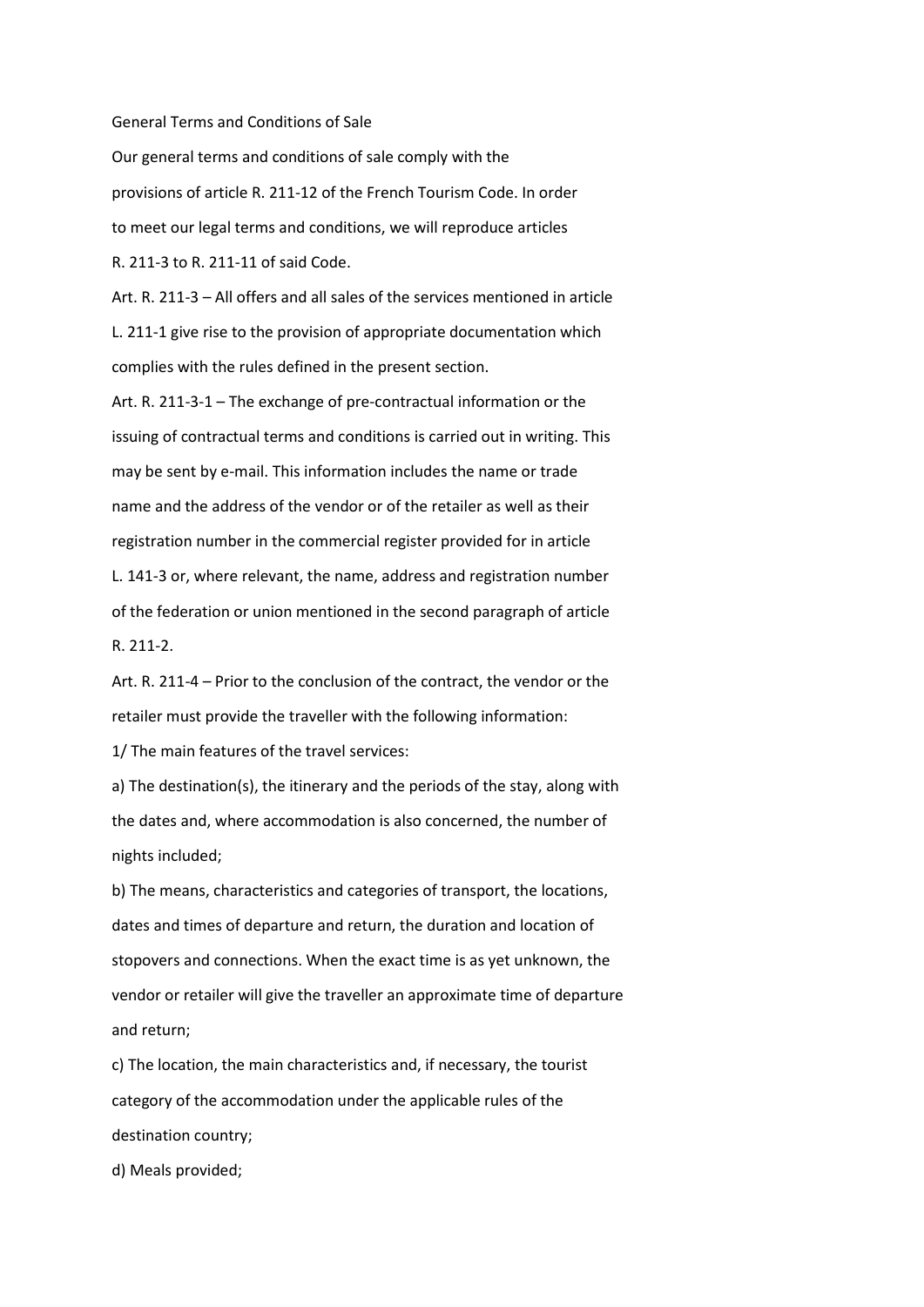e) Visits, day trips or other services included in the total price agreed for the contract;

f) When it is not out of context, whether the eventual travel services will be provided to the traveller as a part of a group and, in that case, if possible, the approximate size of the group;

g) When the other tourist services to be provided to the traveller depend upon efficient verbal communication, the language in which those services will be provided;

h) Information regarding knowledge of whether the journey or the holiday is, generally speaking, suitable for individuals of reduced mobility and, at the request of the traveller, specific information on the compatibility of the journey or the holiday with the needs of the traveller; 2/ The legal name and the geographic address of the vendor and the retailer, as well as their telephone numbers and, if necessary, email addresses;

3/ The total price including taxes and, where necessary, the charges, fees or other additional costs, or, when these cannot be accurately calculated before the conclusion of the contract, an indication regarding the type of additional costs that the traveller could still be required to pay;

4/ The terms of payment, including the amount or the percentage of the price to be paid for a deposit and the payment schedule for the balance, or the financial guarantee to be paid or provided by the traveller; 5/ The minimum number of people required for the realisation of the journey or the holiday and the cut-off date mentioned in III of article L. 211-14 prior to the beginning of the journey or holiday for a potential cancellation of the contract in the event that this number not be reached; 6/ General information concerning the conditions applicable in terms of passports and visa, including the approximate time required for the obtaining of visas, as well as information on the sanitary formalities of the destination country;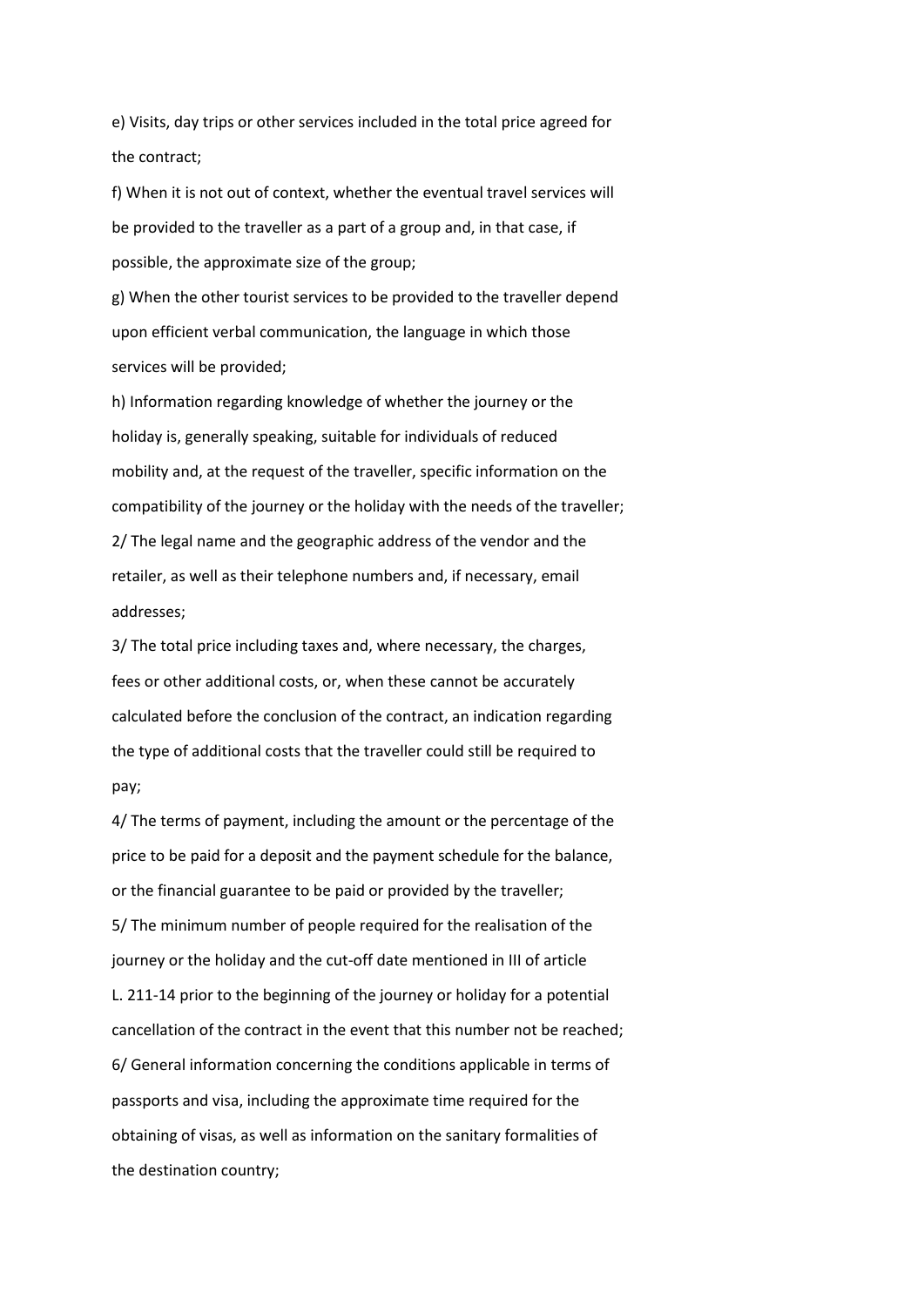7/ A note indicating that the traveller may cancel the contract at any time before the beginning of the journey or holiday, but will be obliged to pay the applicable cancellation fee or, where appropriate, the standard cancellation fee requested by the vendor or the retailer pursuant to I of article L. 211-14;

8/ Information concerning obligatory and facultative insurance to cover fees for cancellation of the journey by the traveller or the cost of assistance that covers repatriation in the event of accident, illness or death.

With regards to the packages defined under article L. 211-2 – II – A – e, the vendor or retailer and the professional to whom the data is transmitted ensure that each of them provide, before the traveller is bound by a contract, the information detailed under said article wherever this information is pertinent to the travel services that they offer. The notification form by which the information detailed under the present article is brought to the attention of the traveller is set by joint decree of the minister of tourism and the minister of economy and finance. This decree specifies the minimum information to be brought to the attention of the traveller when the contract is concluded by telephone.

Art. R. 211-5 - Information stated in paragraphs 1, 3, 4, 5 and 7 of article R. 211-4 and communicated to the traveller is a part of the contract and can only be altered under the conditions described in article L. 211-9. Art. R. 211-6 The contract must include, other than the information set

out in article R. 211-4, the following information:

1/ The specific expectations of the traveller that the vendor or retailer has accepted;

2/ A note indicating that the vendor and the retailer are responsible for the proper execution of all the travel services included in the contract, pursuant to article L. 211-16, and that they are bound to bear assistance to the traveller if the latter were to find themselves in difficulty, pursuant to article L. 211-17-1;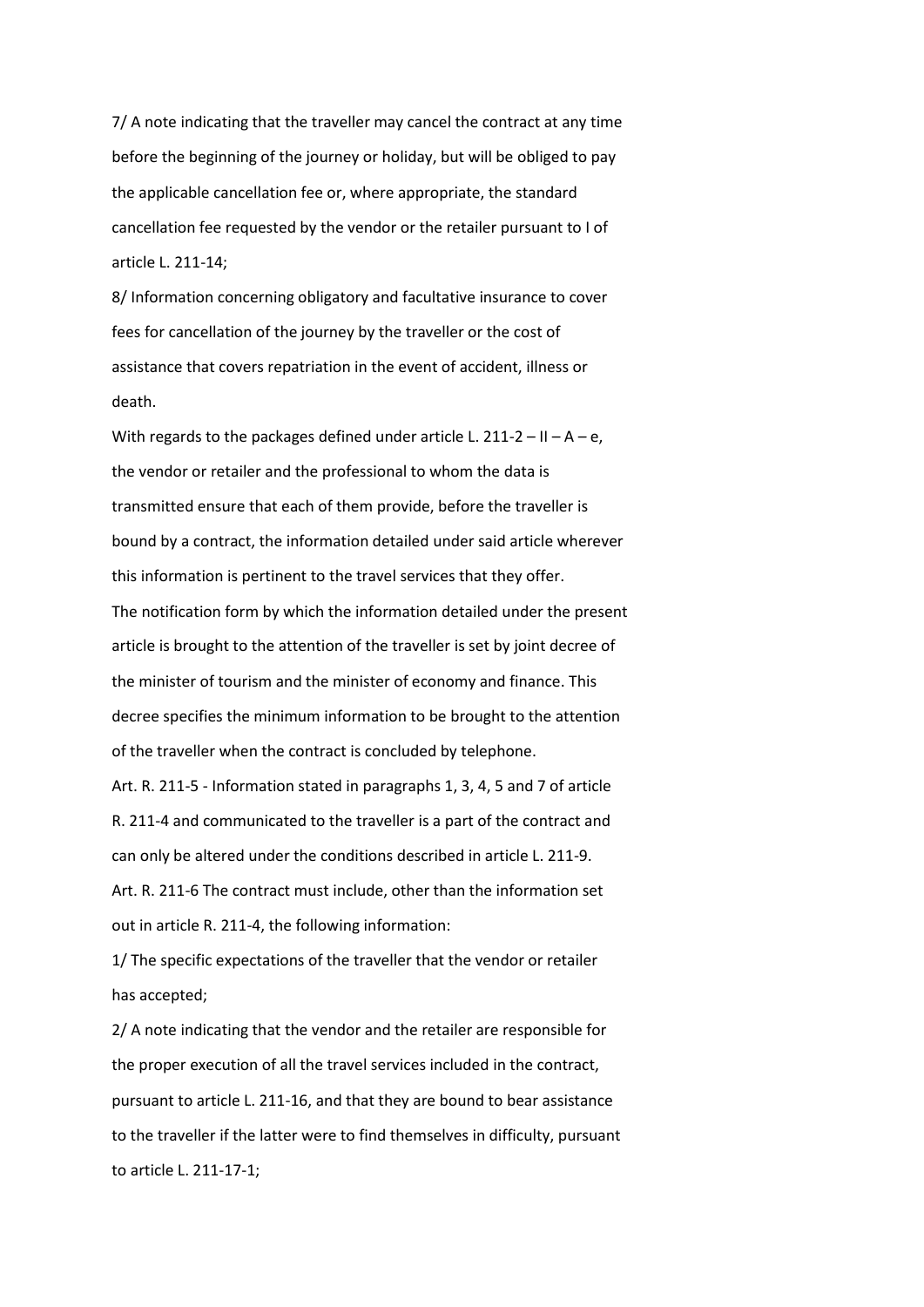3/ The name of the entity responsible for the protection against insolvency and their contact details including their geographic address; 4/ The name, telephone number, e-mail address and, where necessary, the fax number of the local representative for the vendor or retailer, a point of contact or any other service by intermediary of which the traveller may rapidly contact the vendor or retailer and communicate with them effectively, request assistance if the traveller is in difficulty or claim any non-conformity observed during the execution of the journey or holiday;

5/ A note indicating that the traveller is obliged to communicate any nonconformity that they might observe during the execution of the journey

or the holiday pursuant to II of article L. 211-16;

6/ When minors, unaccompanied by a parent or other authorised person travel on the basis of a contract including accommodation, information that enables direct contact with the minor or the person responsible for them on location at the minor's holiday destination;

7/ Available information on the internal handling of complaints and on the extrajudicial settlement mechanisms for disputes and, if necessary, the entity on which the professional depends and the online settlement platform for disputes provided for by EU directive no. 524/2013 of the European Parliament and Council;

8/ Information regarding the right of the traveller to transfer the contract to another traveller pursuant to article L. 211-11.

With regards to the packages defined under article L. 211-2 – II – A – e, the professional to whom the data is transmitted informs the vendor or the retailer of the conclusion of the contract giving rise to the creation of a package. The professional provides them with the information necessary to enable them to fulfil their obligations as vendor. As soon as the vendor or the retailer is informed of the creation of a package, they provide the traveller, via a durable medium, with the information mentioned in points 1 to 8.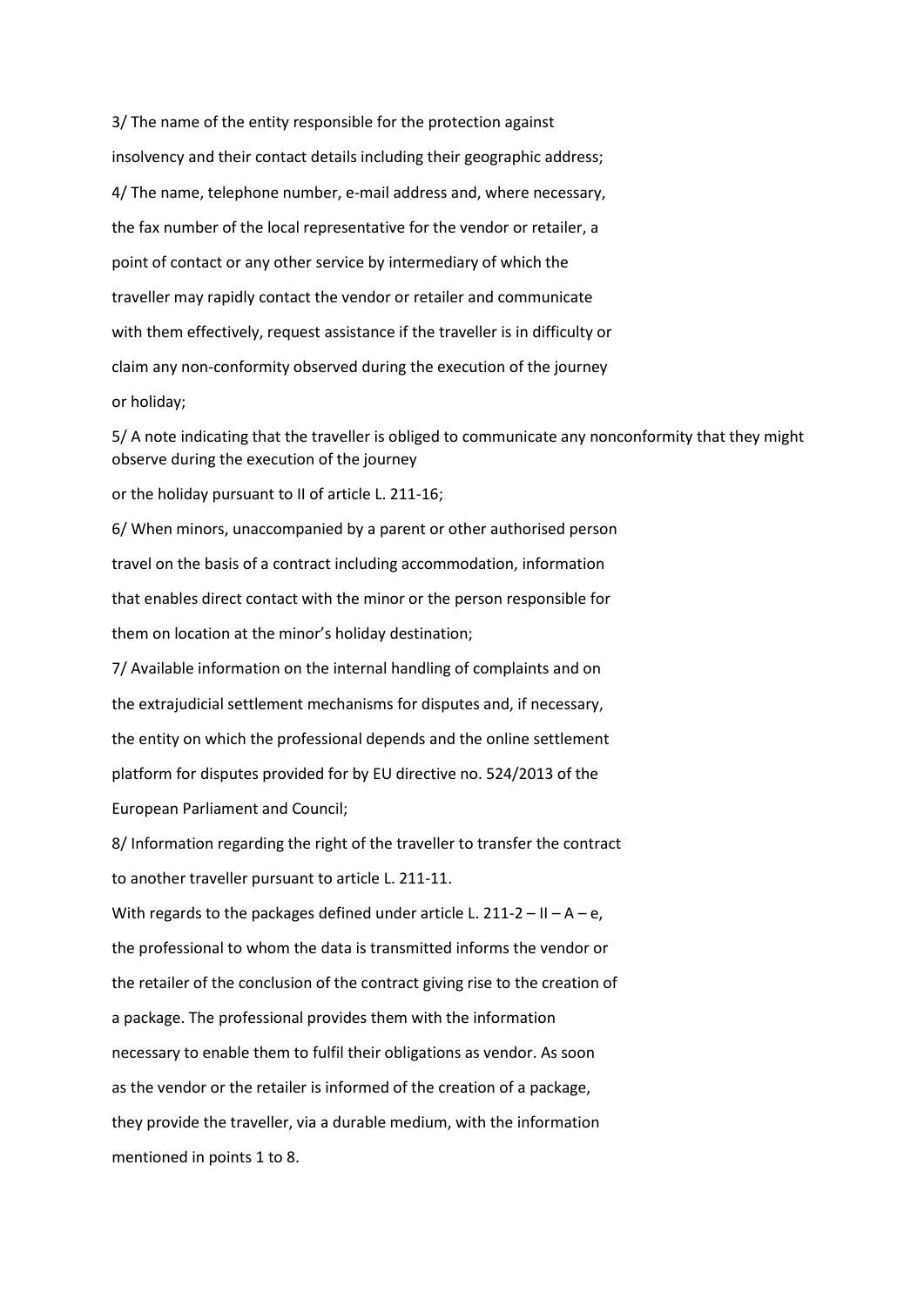Art. R. 211-7 – The traveller may transfer their contract to a transferee who fulfils the same conditions as them in respect of taking the trip or holiday as long as the contract has not yet come into force. In the absence of more favourable specifications given to transferors, they are bound to inform the vendor or the retailer of their decision by any means enabling an acknowledgement of receipt to be received seven days before the start of the journey at the latest. This transfer is, under no circumstances, subject to prior authorisation from the vendor or the retailer.

Art. R. 211 - 8 – If the contract includes the express possibility of a price review, within the limits provided for in article L. 211-12, it shall state the exact method of calculation of upward and downward price variations, in particular the amount of transport expenses and related taxes, the currency or currencies which may have an impact on the price of the travel or holiday, the portion of the price to which the variation applies and the exchange rate of the currency or currencies used as a reference when establishing the price appearing in the contract.

In the case of downward variation in price, the vendor or the retailer is within their rights to deduct real administrative expenses from the refund due to the traveller. Upon request from the traveller, the vendor or the retailer will provide proof of these administrative expenses.

Art. R. 211-9 – When, prior to the traveller's departure, the vendor or the retailer is obliged to make a change to one of the basic elements of the contract, if they cannot satisfy the specific requirements cited in 1/ of article R. 211-6, or in the event of an upward price variation of more than 8%, they will inform the traveller in the briefest of delays, in a clear, understandable and apparent manner, via a durable medium:

1/ Of proposed alterations and, where relevant, their impact on the price of the journey or the holiday;

2/ Of the reasonable time period in which the traveller should inform the vendor or the retailer of his/her decision;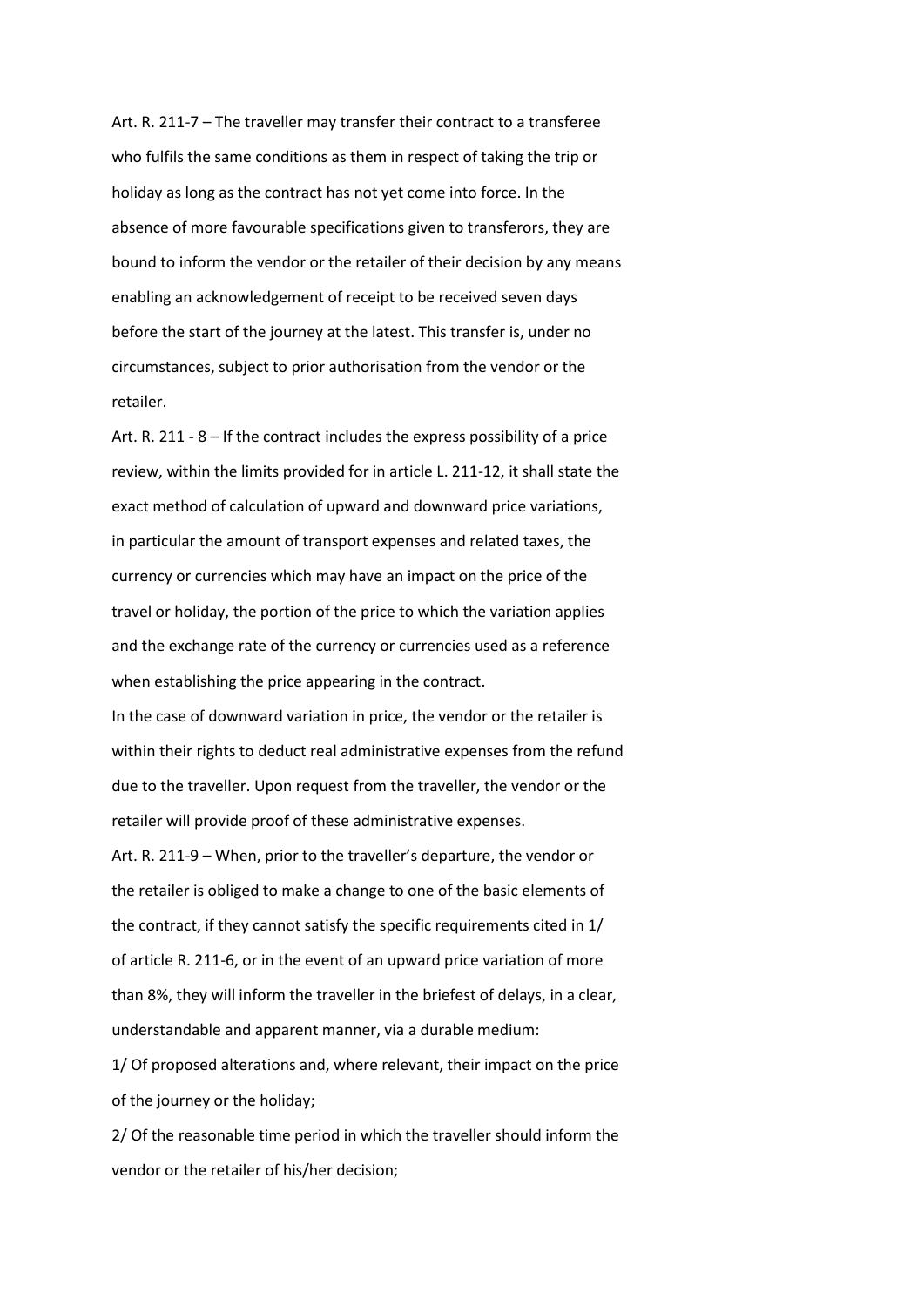3/ Of the consequences of the absence of a reply from the traveller within the fixed time period;

4/ If necessary, the alternative proposed, along with its price. When the alterations to the contract or the alternative solution lead to a drop in quality of the journey or the holiday or of its cost, the traveller is entitled to an appropriate reduction in price.

If the contract is cancelled and the traveller does not accept an alternative solution, the vendor or the retailer refunds all the payments made by the traveller or in their name within the briefest delay and in all events, within fourteen days at the most following the cancellation of the contract, without prejudice to claim damages in application of article L. 211-17.

Art. R. 211-10 - The vendor or the retailer proceeds with refunds due in virtue of article L. 211-14 – II and III or, under I of article L. 211-14, of all payments carried out by the traveller or on their behalf, minus the appropriate cancellation fee. These refunds to the benefit of the traveller will be carried out within the briefest delay and in all events, within fourteen days at the latest following cancellation of the contract. In the events provided for under III of article L. 211-14, the supplementary compensation that the traveller is likely to receive is at least equal to the penalty that they would have been charged if the cancellation had been instigated by them at this date.

Art. R. 211-11 - The assistance due by the vendor or the retailer in application of article L.211-17-1 consists of, in particular:

1/ To provide useful information on health services, local authorities and consular assistance;

2/ To assist the traveller in carrying out long distance communications and in finding other travel services.

The vendor or the retailer is entitled to bill a reasonable price for this assistance if the difficulty is deliberately caused by the traveller or his/her negligence. The amount billed will under no circumstances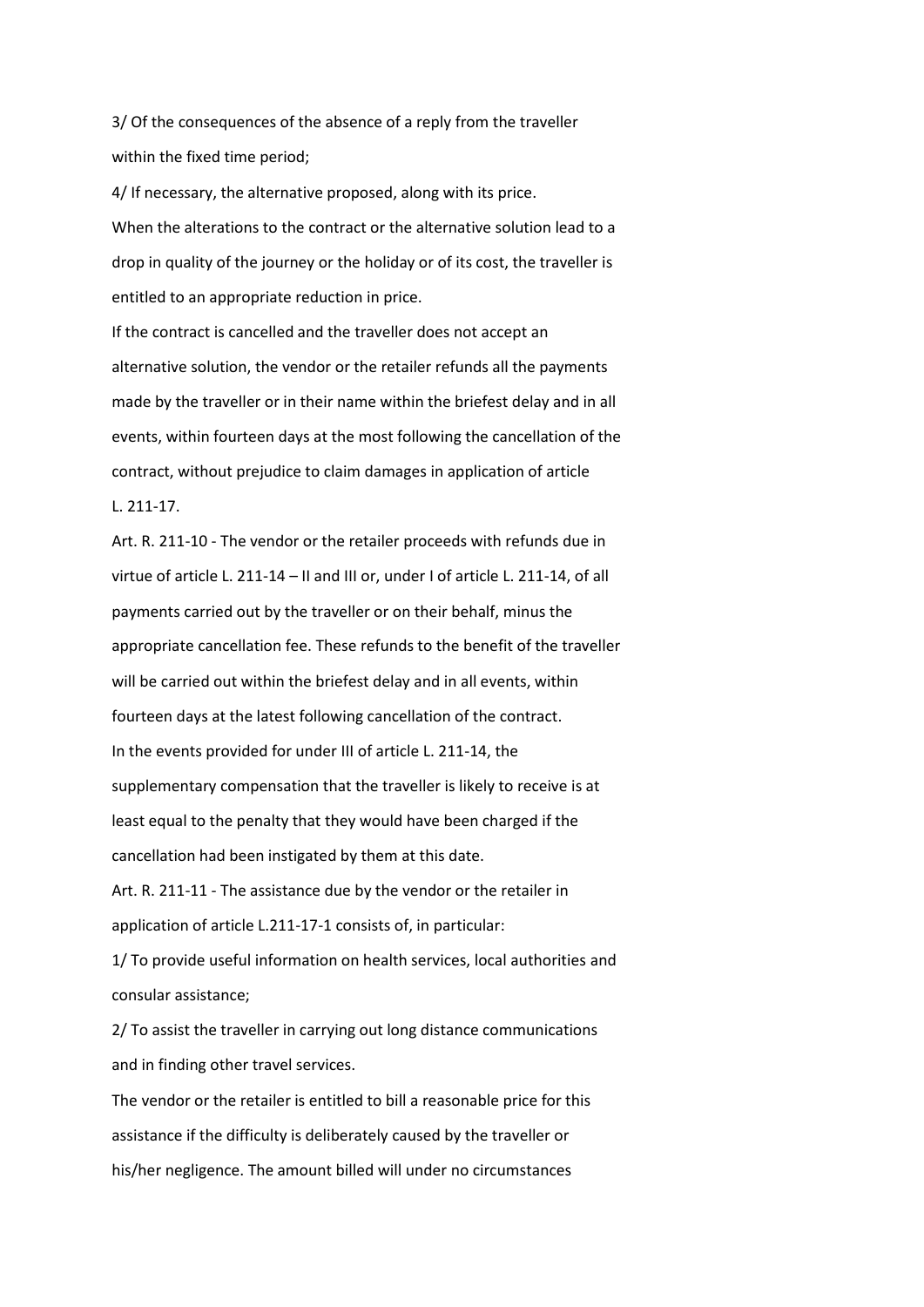exceed the actual expenses assumed by the vendor or retailer. Particular terms and conditions of sale ARTICLE 1 - BOOKING / PAYMENT 1.1 - Registration and booking terms and conditions All reservation infers acceptance of the general terms and conditions of sale and should be accompanied by a payment including:

a deposit equivalent to:

- 30% of the overall price of your booking and any additional services, whether included or not, in particular meals, children's clubs, sporting activities, etc.

- 100% of the total cost of transport services (flights, transfers, car hire, rail travel, etc.), and any insurance premiums you wish to take out. A valid email address must be provided with each booking to enable us to process your request.

1.2 - Right of withdrawal

- From the date of payment of the deposit up until, and including, the 31st day prior to your stay, you benefit from the right to withdraw. In the event that you exercise this right, the amount of the deposit paid will be refunded to you but the cancellation fee of €50 will remain the property of PV-CP Distribution (hereinafter "PVCP").

. The total amount of insurance is payable upon reservation and cannot be reimbursed.

- Your attention is drawn to the fact that business relating to the organisation and sale of travel and holidays for a specific date and/or period is not subject to the fourteen-day "cooling-off" period which applies to other forms of long-distance selling.

Particular situation: you benefit from the right to withdraw up until the 3

rd day prior to your arrival for any reservation made with an Aparthotel Adagio or Adagio Access.

1.3 - Payment of the balance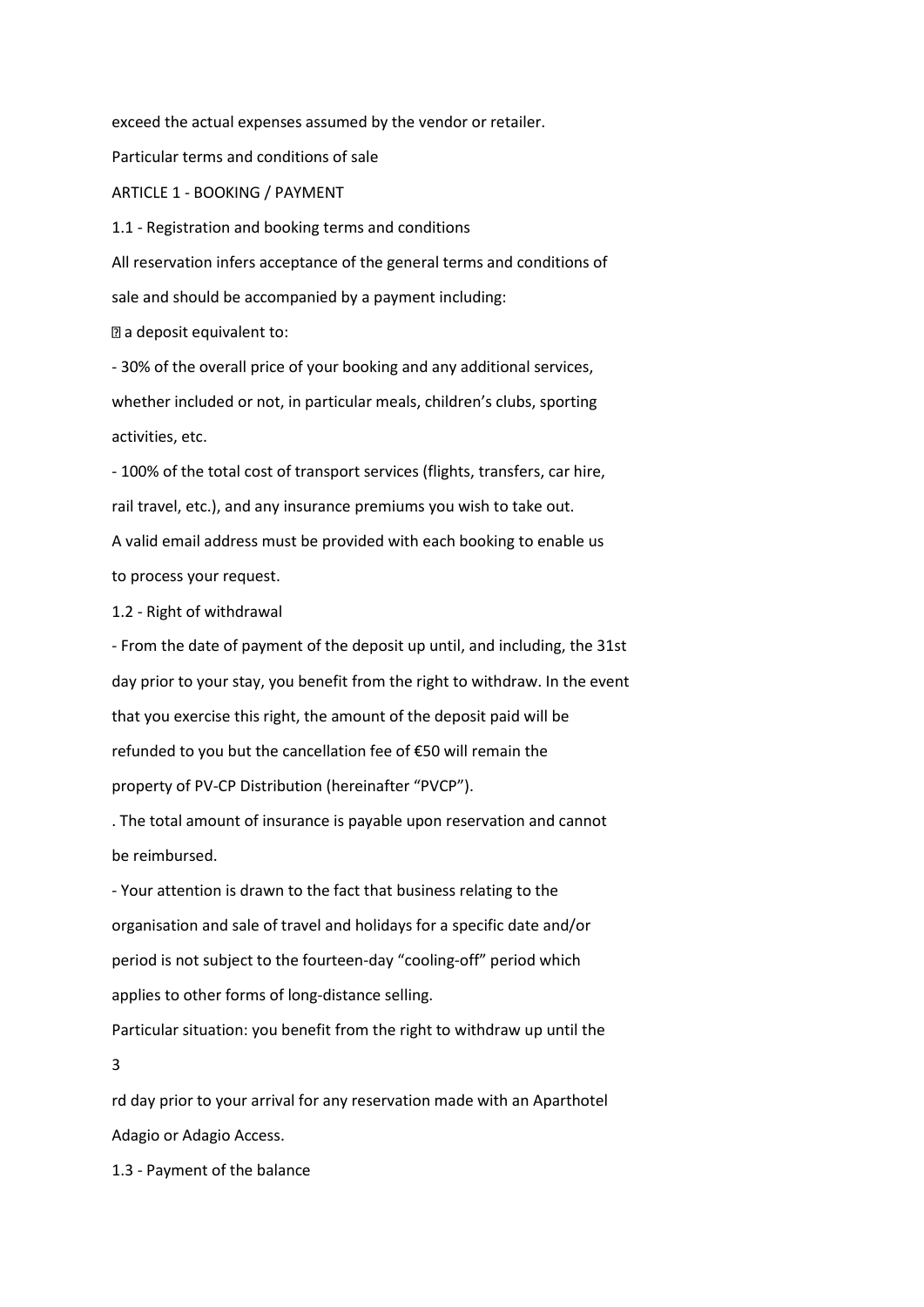The full price of your booking plus any additional services is payable (excluding multiple payments):

- 30 days before the start of your holiday in a tourist Residence, - or immediately for any last-minute reservation on the basis of our specific offers.

The full price must have been paid before PVCP can send your travel documents (including your rental contract or accommodation slip, description of the location, plane tickets, etc.).

You will thus be committed to the sale from the 30th day before your stay. PVCP is committed to the booking once the booking confirmation has been issued. The customer is liable for all recovery costs. If you have not paid the full balance within the specified timeframe and you have not used your right to withdraw, PVCP reserves the right to cancel the sale from the 30th day before your stay depending on your reservation and may apply the cancellation conditions drawn up for this event and defined hereafter as a consequence.

1.4 - Methods of payment

• For all call centre bookings:

- up to the 30th day before your stay, you can pay by credit/debit card\*, cheque\*\*, bank transfer\*\*\* or holiday vouchers\*\*\*\*

- less than 30 days before your stay, you must settle the full amount by credit/debit card\* or with holiday vouchers\*\*\*\* according to the conditions below. Cheques are not accepted. For all on-line bookings:

- credit/debit card\*, PayPal, Ideal (only available via the Dutch website)

• NB: payments made by customers living outside France must be by credit/debit card or international bank transfer accompanied by a reservation number.

Settlement by credit/debit cards (\*) on our payment site https://paiement.pierreetvacances.com or in your customer space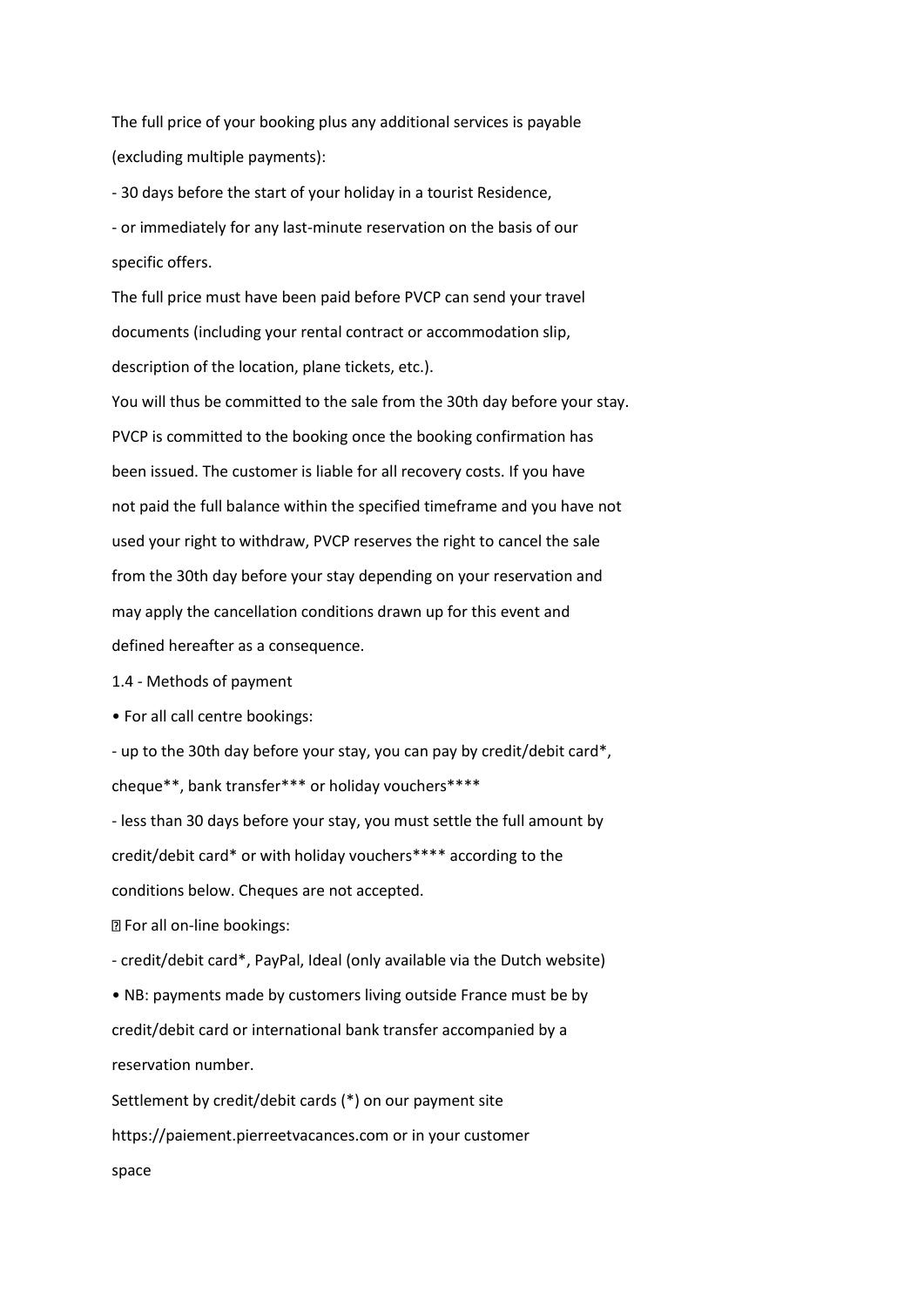Payments are to be sent to the following address: PV-CP DISTRIBUTION – Gestion des Ventes, BP 291, 75921 PARIS Cedex 19.

(\*) Bank cards accepted: Visa, Eurocard / MasterCard, American Express:

(\*\*) Cheques accepted: bank cheques, holiday and gift vouchers: (\*\*\*) Bank transfer details: IBAN FR76 3000 7000 1100 0211 0640 664 / BIC NATXFRPPXXX

(\*\*\*\*] Authorised partner coupons / gift vouchers (under terms to be confirmed with the vendor) - guarantee: All voucher bookings less than 30 days before your stay must be guaranteed by a credit/debit card number that is valid on the start date of your stay and a payment of at least 30% of the total rental price. Only the balance of the reservation may be settled with gift vouchers that must be addressed by post (date as postmarked) within 5 days of your reservation. Please note that we will not reimburse overpayments in approved partner voucher value. If a stay paid for using this method is cancelled, we reserve the right to apply administration charges not exceeding 10% of the total cost of the booking and of a minimum of €10.

For all payment by means other than credit/debit card and in particular for all cash payments (excluding payments made at the reception desk of our establishments), we reserve the right to apply administration charges of a minimum of €10 and not exceeding 10% of the total cost of the booking.

For the Maeva Particuliers label: for all cash payments made directly on site, we reserve the option to apply service charges of a total of  $E$ 5. Delays in payment: In the event of non-compliance with the aforementioned payment schedule, a late penalty may be applied by PV-CP. Penalties will be owed as of the day following the invoice deadline at a rate of 15% per annum, applied to the total amount of the invoice including VAT. A fixed penalty equal to 15% of the sums owed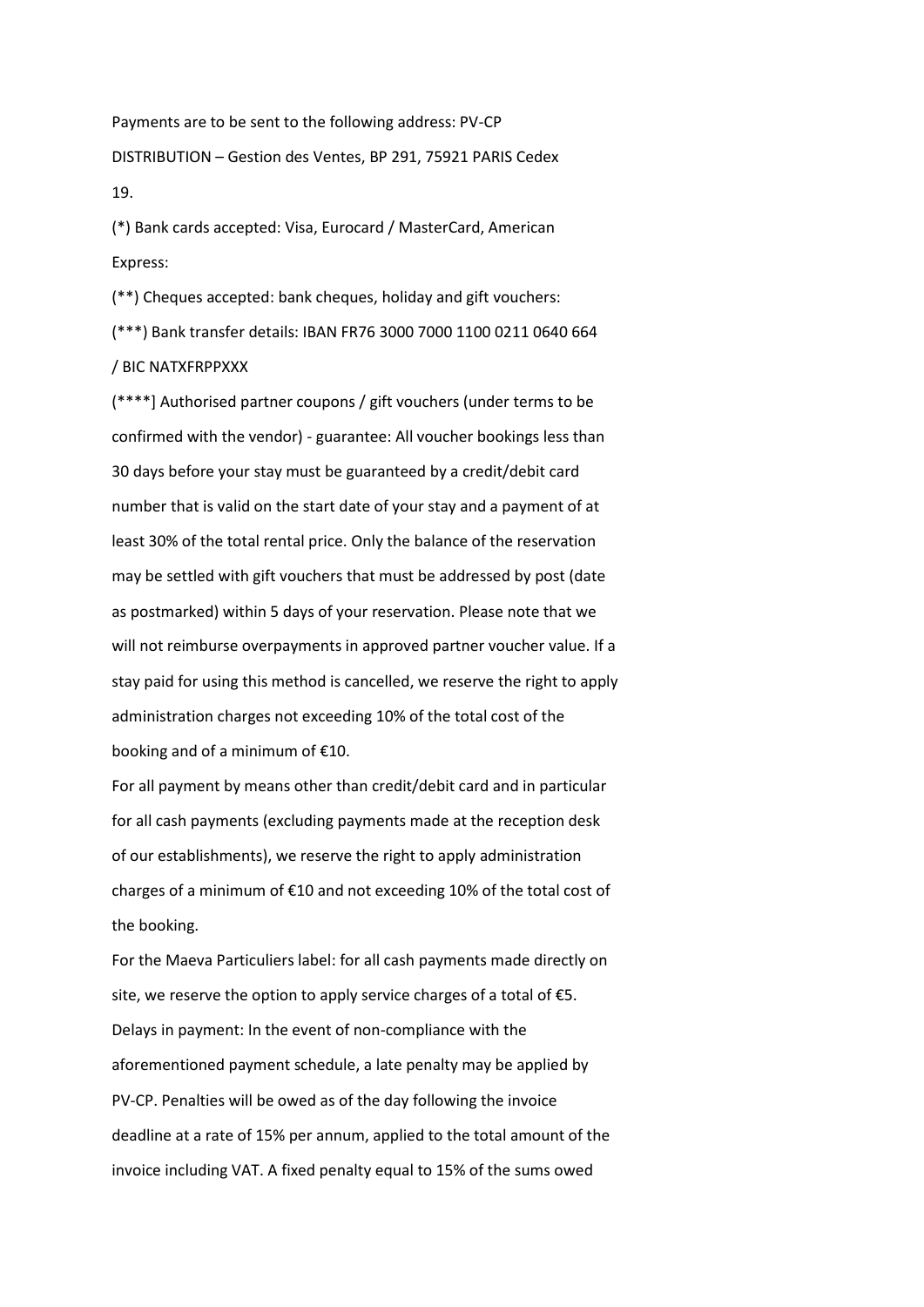will also be payable in the event of contentious recovery. Payment deadlines: the extension of payment deadlines can be granted (with or without fees) with our partner banking company under certain conditions, more information on the website www.pierreetvacances.com.

1.5 – Your travel file

Provided full payment has been received before the beginning of your stay, you will receive your travel file within 24 hours, sent either by post or electronically via a link sent to your PVCP account. Your travel file contains all the practical information required to help you get organised (itinerary, map, address) and the rental contract or accommodation slip as well as any booked services.

ARTICLE 2 – PRICES

# 2.1 - Prices

Prices charged for services are based on economic data available at the time they are set. Changes to applicable taxes may lead us to change prices for the services involved. Prices are flexible and variable according to a number of customisable criteria such as booking date, arrival date, length of stay, type of accommodation, additional services 2.2 - Accommodation

Our prices include all taxes and include the provision of the accommodation, including charges (water, electricity, heating) but excluding tourist tax, miscellaneous services and optional insurance premiums, payable on booking where applicable. We also wish to remind you that accommodation provided for a specific number of occupants on booking may in no circumstances be occupied by a larger number of people. It is reminded that young children are considered as occupying a complete space. Some of our balconies, loggias, terraces and gardens are not equipped with tables and chairs.

For residences operated by Maeva, Pierre & Vacances, and Pierre & Vacances Premium, you may choose the location of your apartment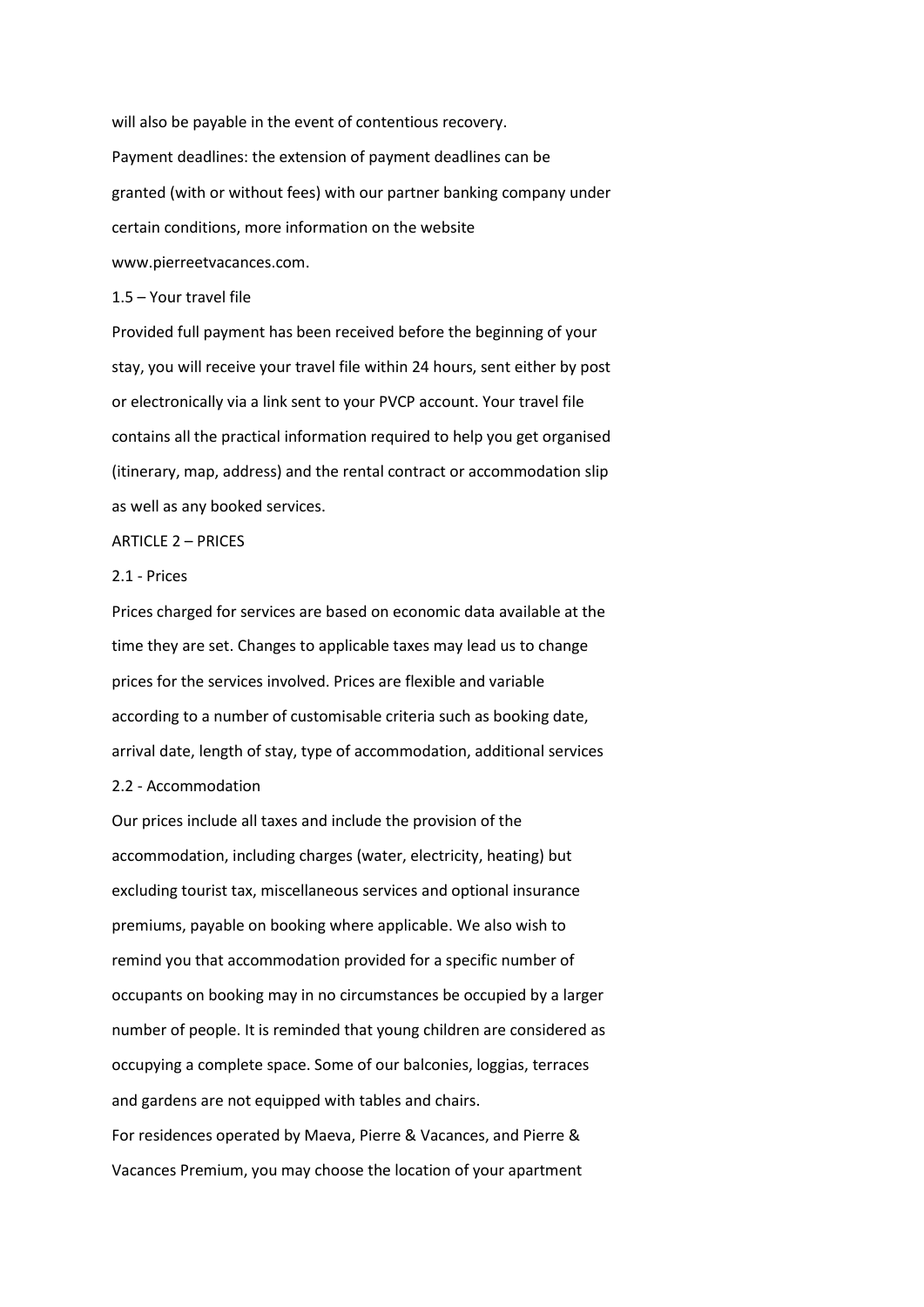using an additional fee-based service (subject to availability). This request must be directly addressed to the Residence's reception up to 15 days before the beginning of your stay. Unless you have subscribed to this service, we cannot guarantee a specific view or location and you will be automatically allocated an apartment.

2.3 - Package deals (air transport + accommodation)

Our prices are valid subject to availability on our regular or charter flights (the tariff depending on the date of departure); they are expressed inclusive of all taxes (with the exception of specific taxes like airport tax and passenger security charge), and include the transport service on regular or charter lines out of Paris (possible supplement for departure from elsewhere), the sub-location of accommodation, inclusive of charges (water, electricity, heating) with the exception of: Tourist tax, transfer costs, additional optional services, fixed charge for pets, insurance premiums and the supplement for single rooms at hotels. For transport, you may be offered special rates depending on the terms and conditions and availabilities at the time of booking and the economic situation at that time. Changes to the economic situation compared to that at the time of publication may include the following:

- changes in the fares themselves (due to fuel prices, extra costs invoiced, etc.),

- price supplements which PVCP may have to charge in the event of additional commitments arising mid-season due to the exhaustion of stocks originally on offer before your booking.

2.4 - Optional services

Our accommodation rates do not include optional extra services on offer in the catalogue, on our website or on site.

In the event of a related travel service, we inform you that:

1. the rights applicable to tourist packages do not apply;

2. the service provider will be held responsible for the proper contractual execution of the service;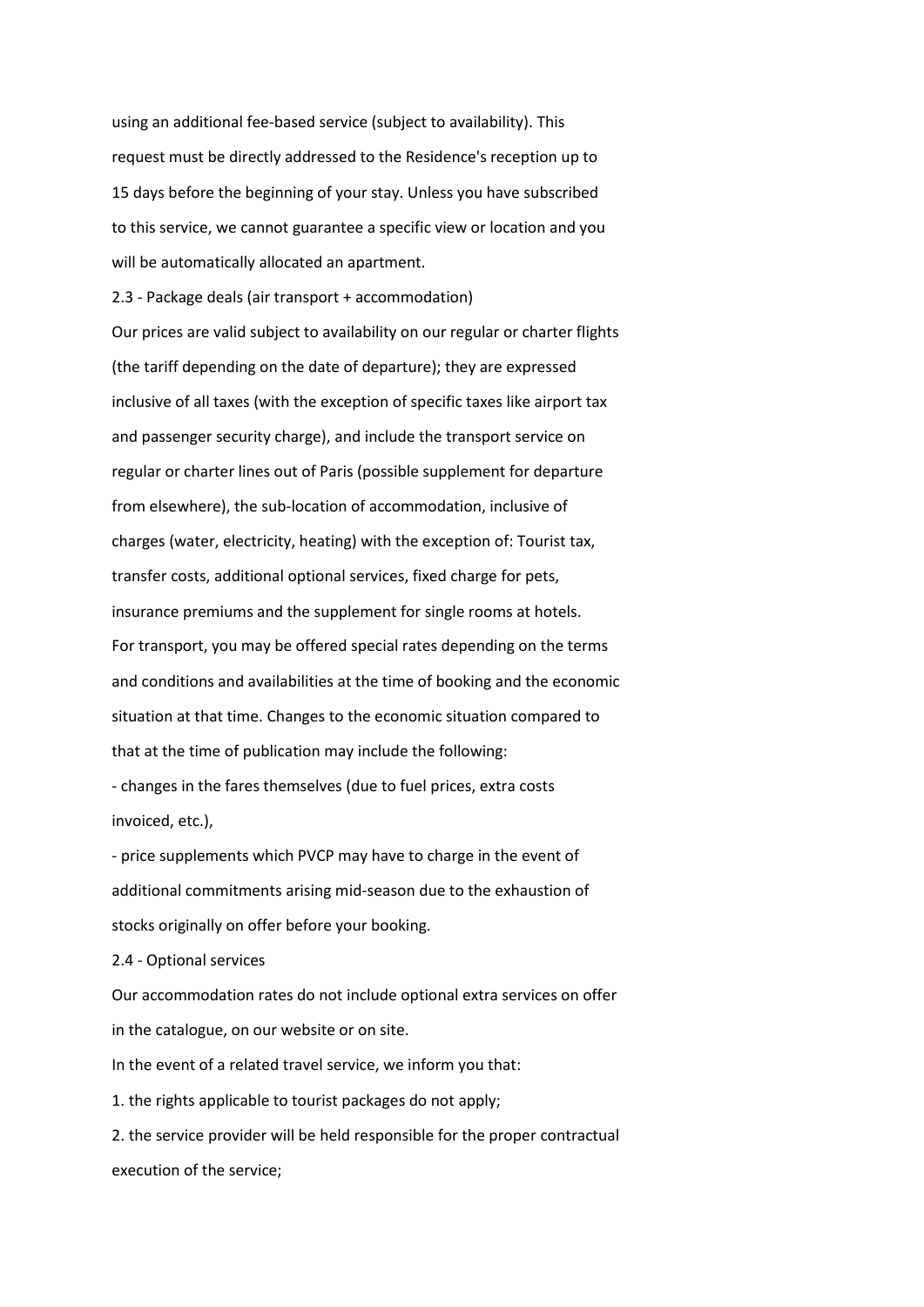3. you benefit from a protection in the event of insolvency.

2.5 - Snow Guarantee (Mountain destinations)

#### 2.5.1 – Eligibility Conditions

The snow guarantee is a guarantee offered to all who booked their stay during the period "First Minute Offer" (from 11/04/2019 to 25/09/2019 inclusive for stays between 11/11/2019 and 03/01/2020 inclusive, from 26/09/2019 to 13/11//2019 inclusive for stays between 04/01/2020 and 03/04/2020 inclusive, from 14/11/2019 to 26/02/2020 inclusive for stays between 04/04/2020 and 12/05/2020 inclusive) by which you request the cancellation of your holiday booking, as long as all the following conditions are met:

1) the holiday booking must have been directly made with PVCP: via the websitewww.pierreetvacances.com, directly with PVCP Residences, or with the booking centre, to the exclusion of those not booked directly with PVCP, and in particular via Tour Operators,

2) the booking must concern a holiday taking place on a site of the "Pierre & Vacances" and "Pierre & Vacances Premium" brands located in the mountains, and not including partner and Maeva sites.

2.5.2 – What the guarantee covers

Subject to compliance with the terms and conditions mentioned in 2.5.1 above, you may make a claim for cancellation of your holiday in the event of a lack or excess of snow where the three following cumulative conditions are fulfilled:

1) the lack or excess of snow occurs at residences located above 1,400 metres in altitude 2) the lack or excess of snow occurs between the 3rd Saturday in December and the 2nd Saturday in April and 3) the lack or excess of snow leads to the closure of more than 2/3 of skiable runs, usually in service at the residence where you are staying, in the 5 days prior to your departure. Destinations concerned by the guarantee of snow are as follows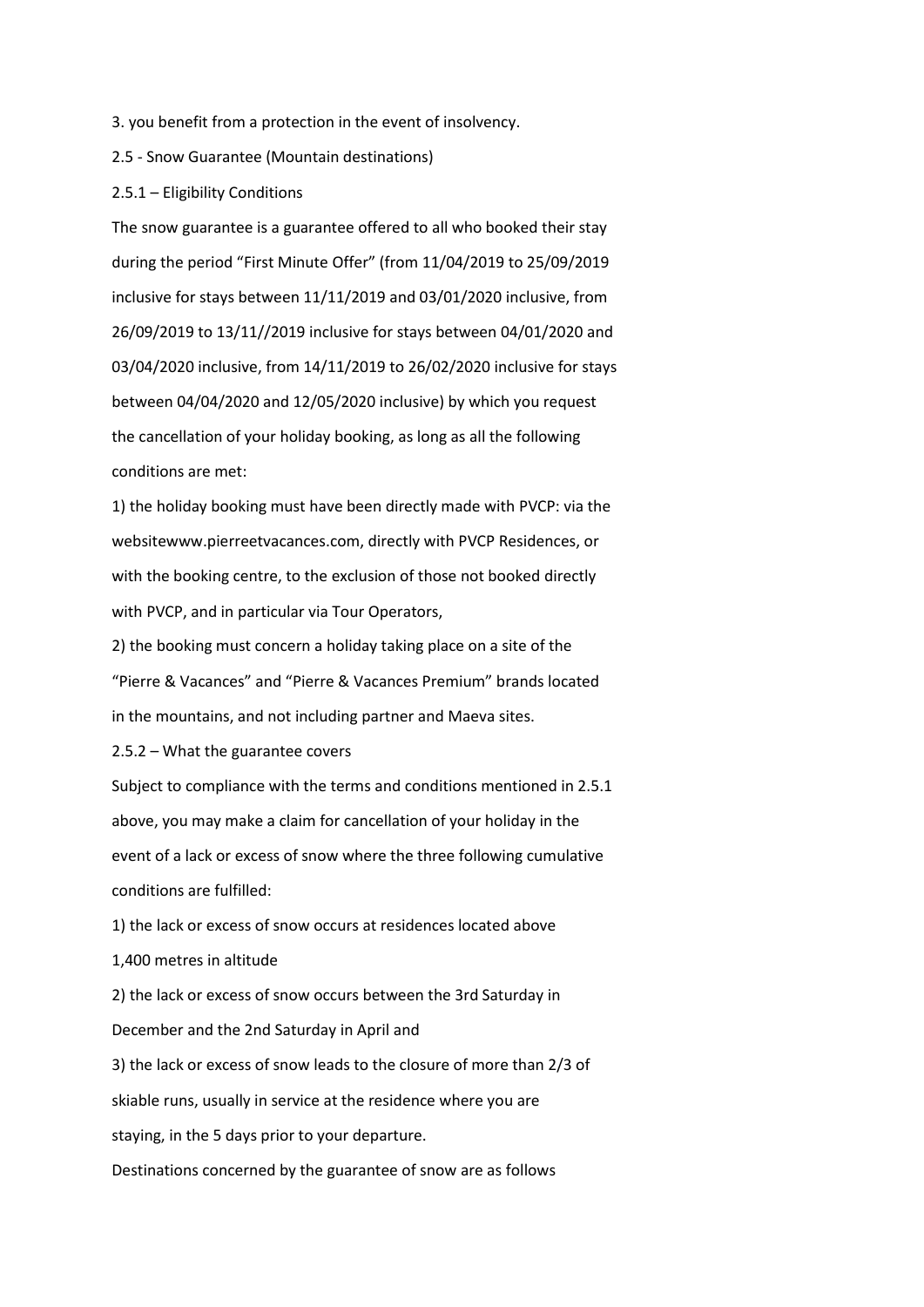(excluding partner and Maeva residences) La Tania, Méribel, Les Coches, L'Alpe-d'Huez, Flaine, Andorra, Arc 1800, Arc 1950, Font Romeu, Pyrénées 2000, Courchevel, Les Menuires, Avoriaz, Val d'Isère, Vars, Aime-La-Plagne, Plagne Soleil, Belle Plagne, Tignes Val Claret, Val-Thorens, Valmeinier, Plagne 1800, Plagne Bellecôte, Isola 2000

## 2.5.3 – How to make the claim

You must inform PVCP of your cancellation, then contact the management department of Europ Assistance within five working days of the event covered by the guarantee. To do this, you must declare your cancellation either by connecting directly on the website https://pierreetvacances.eclaims.europ-assistance.com, or by contacting Europ Assistance at 0 805 542 805. Europ Assistance will send you a file to complete including a list of documents to be supplied, including documentation confirming the lack or excess of snow and the original cancellation invoice issued by PVCP. You will then return this file to the following address: : RDI Europ Assistance GCC Parc de la Chênaie 505, rue Claude Bernard 62320 Rouvroy

#### 2.5.4 - Total refunds

You will be reimbursed by PVCP for any down payments made or any amounts kept by PVCP (accommodation and services). Compensation is paid minus the specific deductible charge set out in the Table of guarantee amounts This deductible is applied to all beneficiaries. All of the tourist services covered by the Snow Guarantee, whether they be additional or successive, constitute a single holiday, for which only one date of departure is taken into account: that which is mentioned by PVCP as marking the beginning of insured services. Table of guarantee amounts Guarantees offered AMOUNTS OF COVERAGE Cancellation due to lack of excess of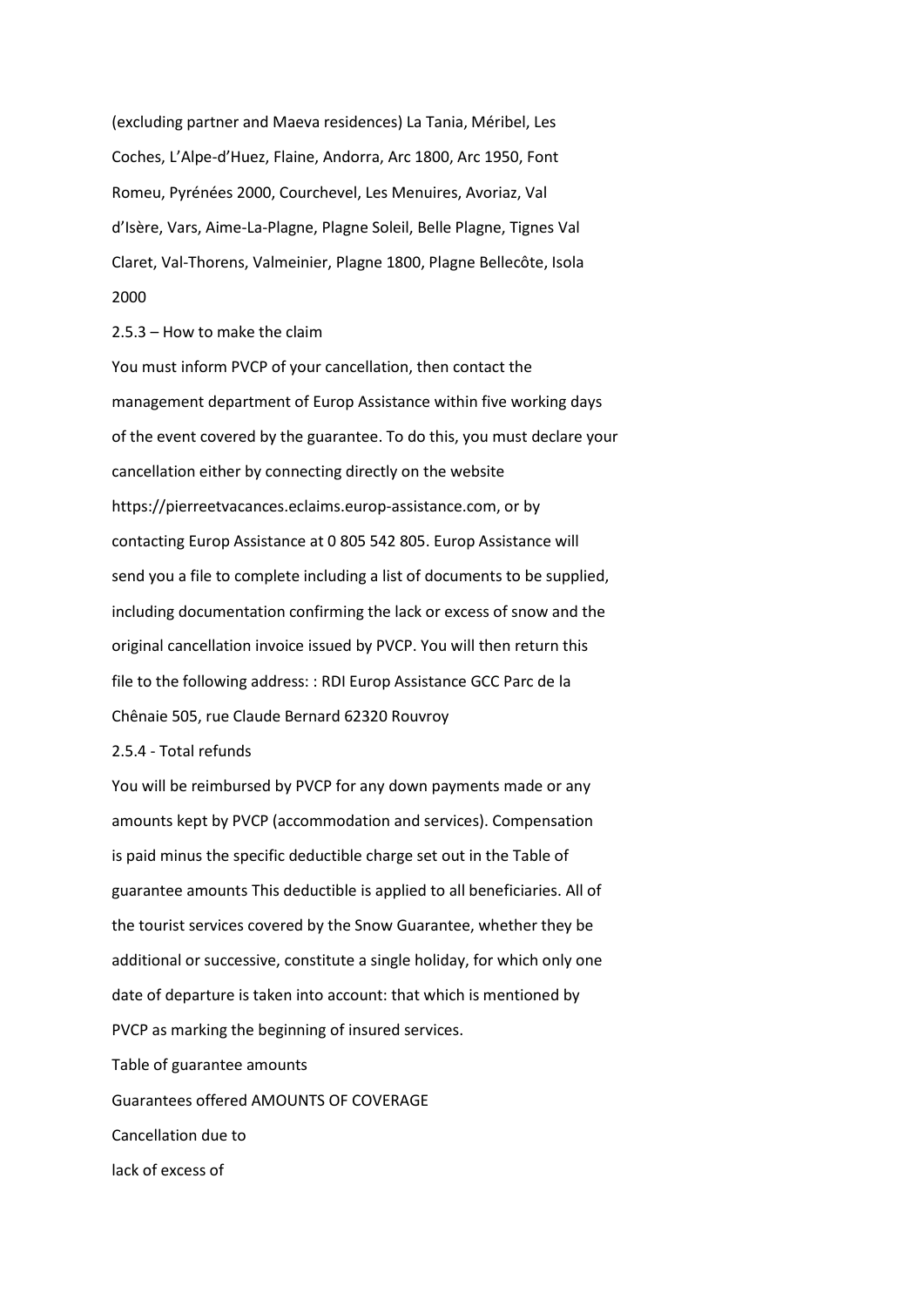snow:

Deductible: Subject to the terms and conditions of sale, up to €6,500 per accomodation unit and €32,000 per event 10% with a minimum of 50€ per accomodation unit 2.6 – Sunshine Guarantee (Sites located on French Atlantic or Normandy coasts) 2.6.1 – Eligibility Conditions Our accommodation prices include a sunshine guarantee promotion, only valid during the 2020 Summer Season from 10/05/2020 to 16/11/2020, excluding the period from 05/07/2019 to 31/08/2020, via which you can ask to change the site or dates of your holiday, as soon as the following cumulative conditions are met: 1) The initial booking must have been made directly to PVCP: through the www.pierreetvacances.com website, directly at Pierre & Vacances, and Pierre & Vacances Premium residences, or through the booking service on +33 173 275 590, and excludes those not booked directly through PVCP, in particular through tour operators, 2) the booking must concern a holiday taking place on a "Pierre & Vacances, and Pierre & Vacances Premium" –branded site located on the French Atlantic or Normandy Coasts, and not including partner sites and Maeva, 3) the holiday booked must be for a minimum duration of seven consecutive nights, 4) the holiday booked must not take place between 05/07/2019 and 31/08/2020.

2.6.2 – Conditions of application

On condition of respecting the conditions covered in point 2.4.1 above,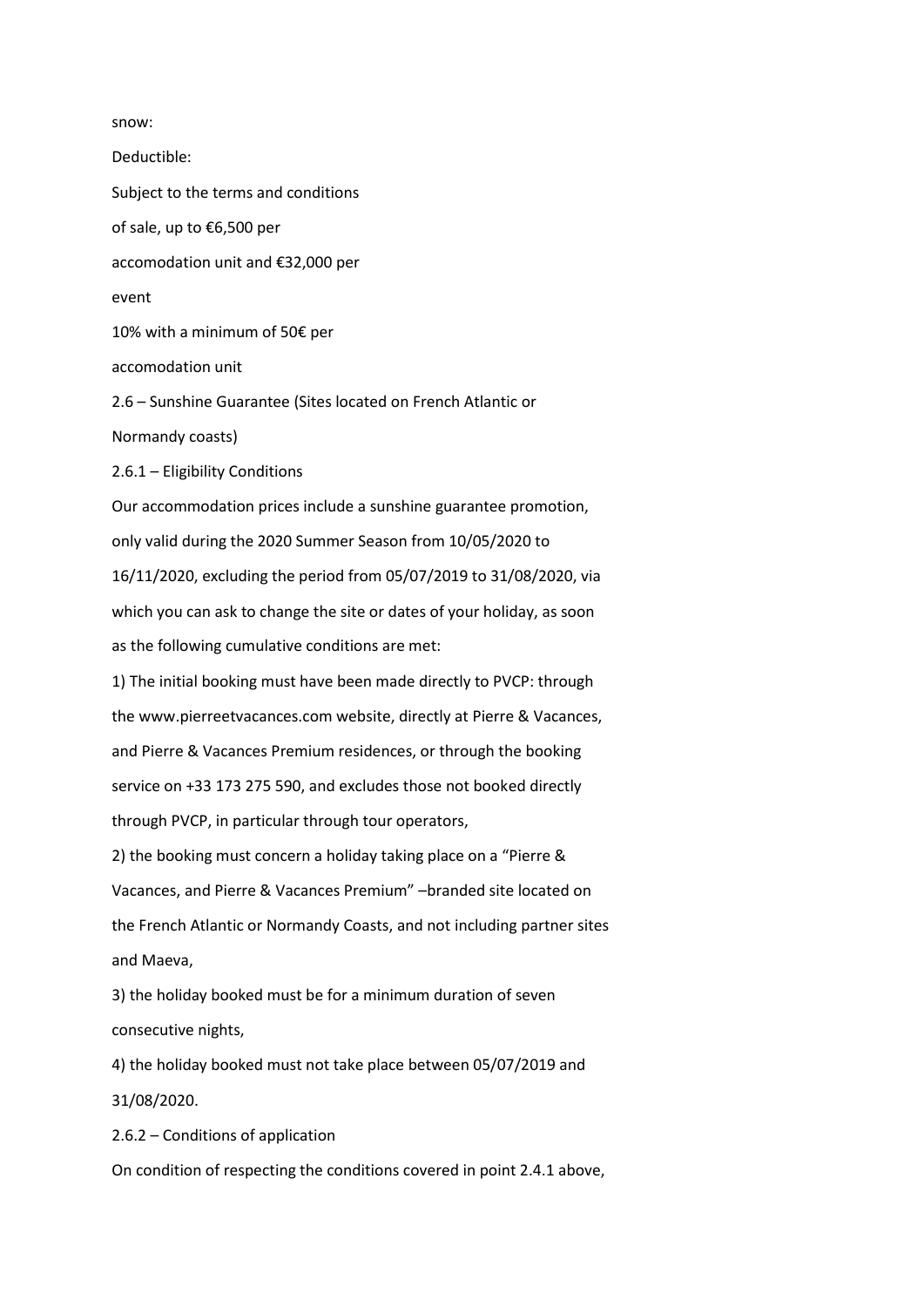you can make a request for modification of the site or dates of your holiday under the following conditions:

1) the website www.lachainemeteo.com must forecast a minimum of two days of rain during the booked holiday,

2) Your modification request can only be made with the Booking Centre on +33 173 275 590 or with the residence where your booking was made,

3) Your request for modification must be carried out between three and five days before your booked holiday,

4) Your modification request must be express, limited to one request per holiday booked

2.3.6 – Conditions for the new holiday

The new booking is possible only in the 2020 Summer Season (from 10/05/2020 to 16/11/2020, excluding the period from 05/07/2019 to 31/08/2020), and for a duration at least equal to that of the modified holiday, availability permitting.

It is possible to change the destination to any "Pierre & Vacances, and Pierre & Vacances Premium" –branded resort, including those located on the Mediterranean, subject to availability;

If the new holiday is more expensive that the modified holiday, you will have to pay the remainder; if the new holiday is less expensive, you will be reimbursed with credit.

# 2.7 – Reduction

The reductions mentioned in the catalogue are only applicable to accommodation; therefore all other services (meals, sport and leisure activities, etc.) are excluded.

These promotions are subject to specific conditions, provided with the promotion.

2.8 – Adjustment of travel prices

Prices are based on the following economic data:

- the cost of transport depending on the fuel costs,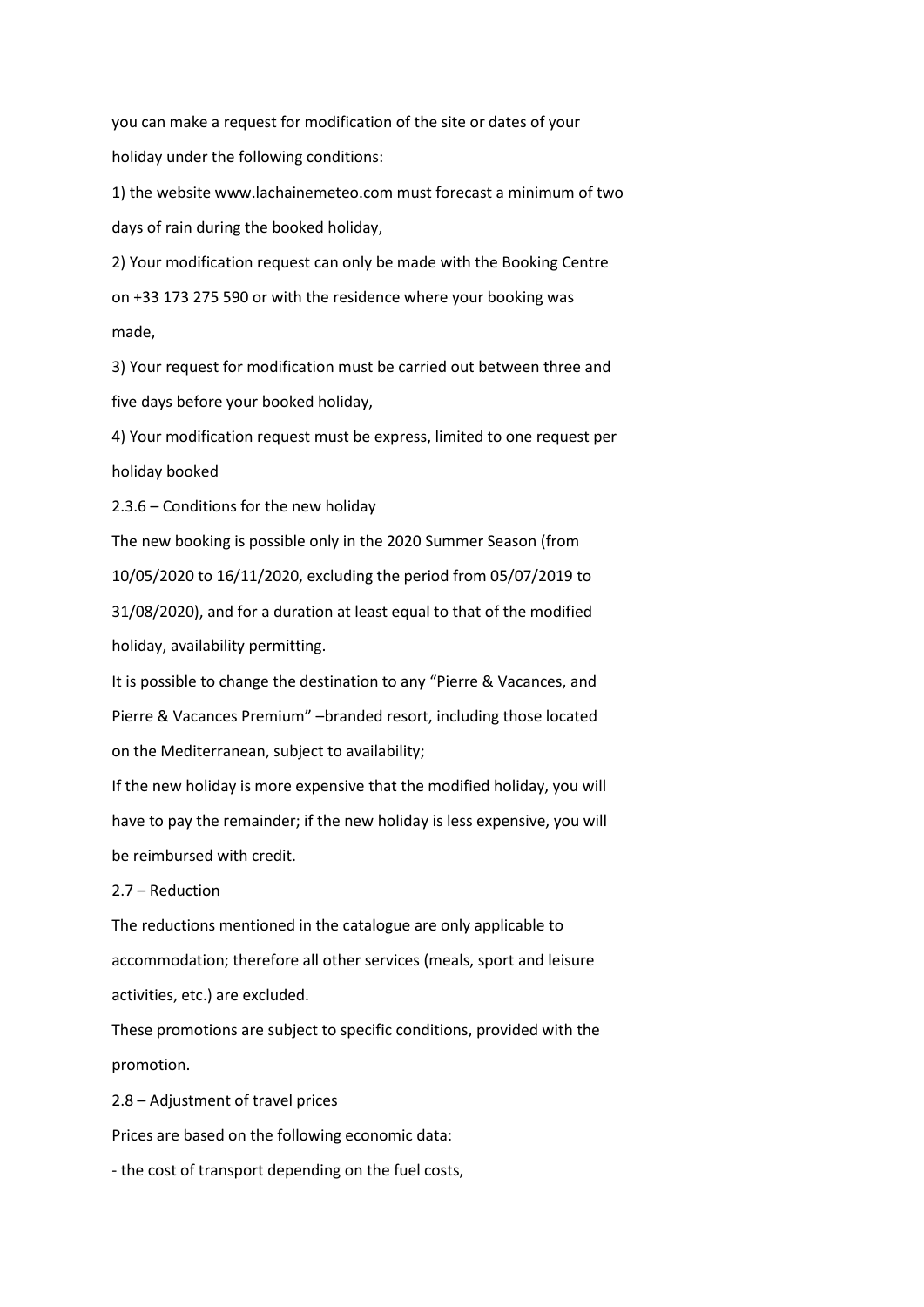- fees and taxes pertaining to the services provided, such as landing, boarding or disembarkation taxes in ports and airports. In the event of change to any of this data, PVCP reserves the right to alter its sales prices, passing on all the said changes directly to its prices. In accordance with legislation in force and for PVCP guests already booked, no changes will be made to prices less than 30 days before their departure.

### ARTICLE 3 - TOURIST TAX

Tourist tax, collected on behalf of the local authorities, is not included in our prices. The amount is calculated per person per day and varies according to the destination. This must be paid either at the resort or at the time of booking.

ARTICLE 4 - ALTERATION / CANCELLATION OF HOLIDAY BY THE **CUSTOMER** 

4.1 - Modification

 $4.1.1 -$  Of the holiday

a) For Aparthotels Adagio / Adagio Access

We will endeavour to accept your requests to change the date, type of accommodation, holiday venue or optional services, as far as possible subject to availability. These alterations may be made at no additional cost. Given that the degression of prices is related to the duration of stays, if partial cancellation of the reservation means a change in the duration of the stay, this is likely to entail a change in price. Any request to reduce the duration of your stay, or the number of apartments booked or optional services required, will be treated by PVCP as a partial cancellation, and will be subject to the cancellation conditions set out in 4.2 hereunder.

b) for Tourist Residences in France and the Hotel de Esterel at Cap Esterel and the Hotel du Golf at Pont Royal in Provence, We will do everything in our power to accommodate as far as possible your desired change of holiday dates, format, location or optional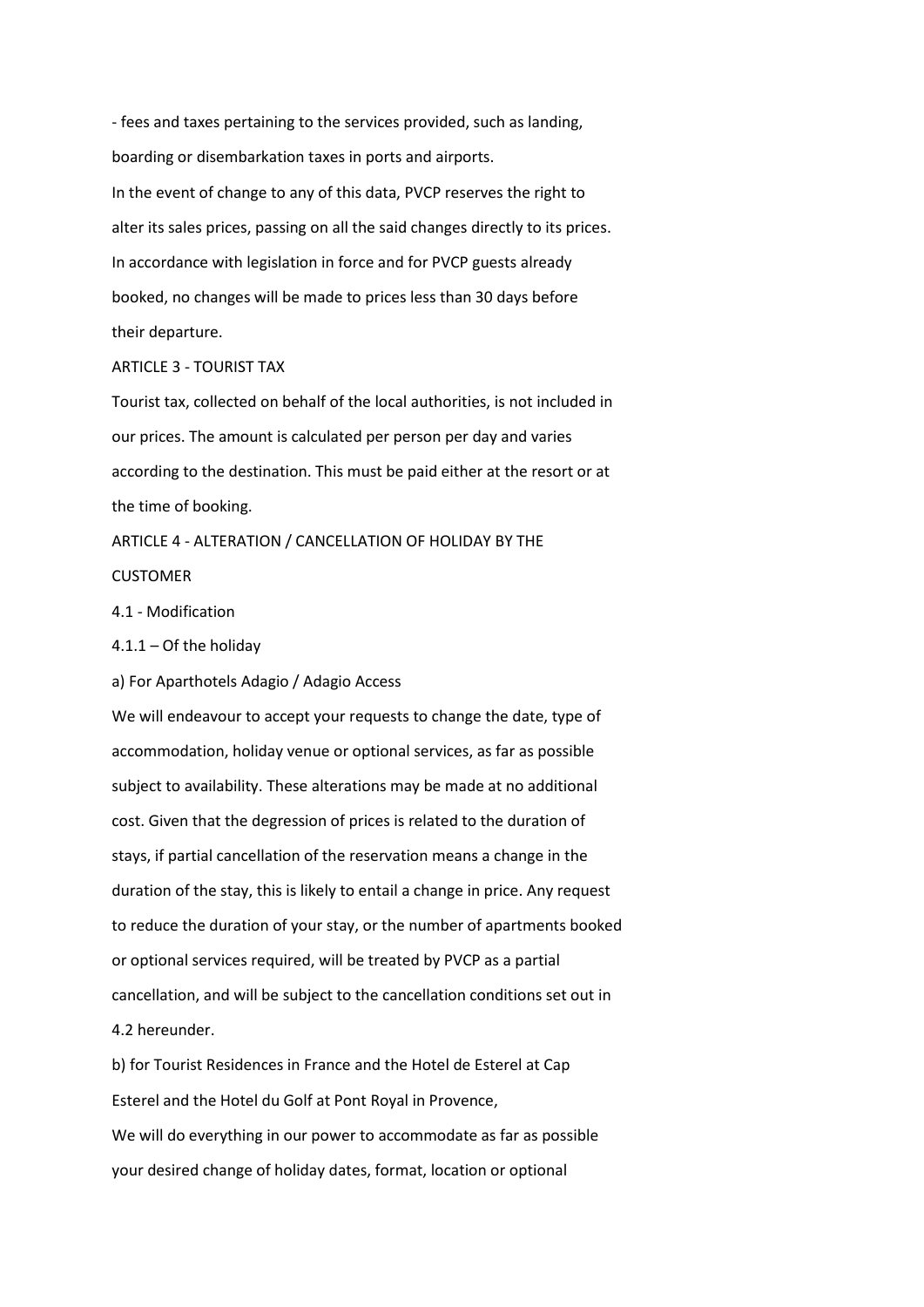services, subject to availability. However, please note that this type of change generates costs for PVCP, which will vary depending on the date on which you make your request. If the cost of your booking (including services) after it has been changed is less than the cost before modification, we will pay compensation as follows:

- if your request for modification is submitted more than 30 days before your arrival and if the amount of the modified booking is less than the amount of the initial booking: €50 per accommodation, except for the Hotel de Esterel at Cap Esterel and the Hotel du Golf at Pont Royal in Provence,

- if your request to change is made between 30 and 21 days prior to your arrival: 30 % \*

- if your request to change is made between 20 and 8 days prior to your arrival: 50 % \*

- if your request to change is made between 7 and 4 days prior to your arrival: 100 % \*

\* of the total cost of your holiday (accommodation and services). No request to change will be taken into account if it is received by PVCP three days or less prior to your arrival.

### NB:

- any request to extend the length of your holiday will be accepted by PVCP without any additional charge

- any request to shorten the duration of your holiday will be treated by PVCP as a partial cancellation, and will be subject to the cancellation conditions set out in 4/.2 hereunder.

c) For Spain, Andorra and Estepona Residences (not including partners): no modification fee.

d) For Partner Residences, in any destination:

- any modification request made in the 31-day period before your arrival will be considered as a partial cancellation and subject to the cancellation terms and conditions listed in article 4.2.1. (below).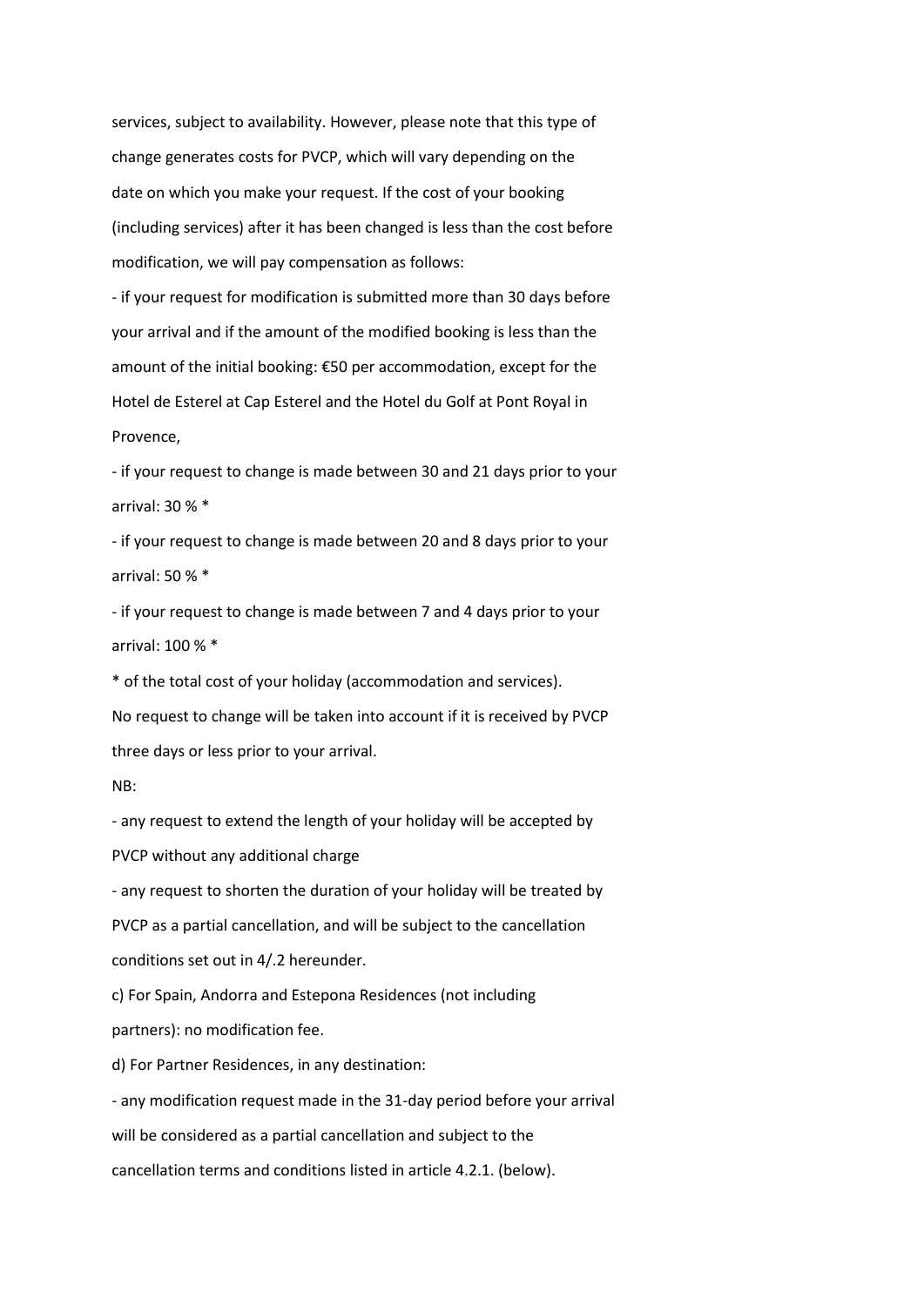#### 4.1.2 – Packages (flights + accommodation)

The modification of outbound and/or return date of your transport is either impossible or generate variable expenses based on several criteria notably linked to the date on your request involves, the identity of the transporter, etc.

Changes to a package (accommodation + flights) incurs costs: For flights: an amount equal to 100% of the cost of transport including tax (flights, car hire and transfers);

For accommodation: an amount as specified in the terms laid down in article 4.1.1 above;

In any event, depending on the airline and the services affected, a partial refund may be possible under some conditions. In this case, where the conditions are met, PVCP will make the refund, after deducting the applicable cancellation charge and a fixed administration cost of €50 per file.

#### NB:

- any request for an increase in the length of your holiday will be granted by PVCP without additional costs except for transport services (see conditions above).

- any request to reduce the length of your holiday will be deemed by PVCP to be a partial cancellation and will be subject to the cancellation terms referred to in 4.2 hereafter.

4.2 – Cancellation (total or partial)

In the event of cancellation, you should notify us via our website http://www.pierreetvacances.com/help or by post at the following address: Groupe Pierre & Vacances Center Parcs - Service Relation Client – Annulations, 11, rue de Cambrai - 75947 PARIS CEDEX 19 FRANCE. The date of cancellation is determined by the date of receipt of notification.

4.2.1 – For Aparthotels Adagio / Adagio Access For all stays of less than 3 nights, if you inform us after the 3rd day prior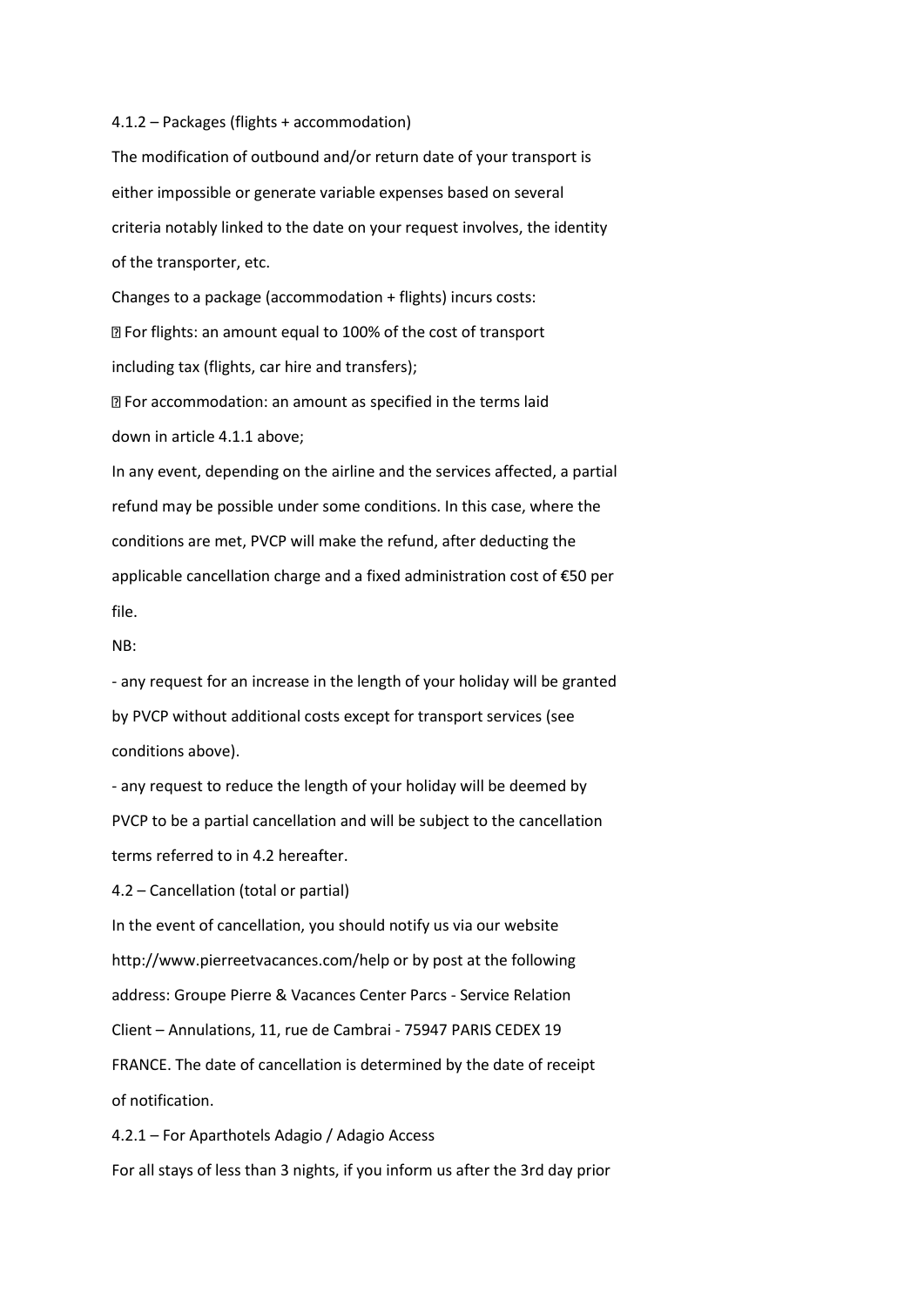to your stay and before midday the day prior to your arrival, we will retain compensation equal to 1 night's stay for any cancellation.

Furthermore, for a holiday longer than three nights, if you inform us after the 3rd day prior to your holiday and before 12 hours prior to your arrival, we will retain the following compensation depending on your holiday package.

\*the cost per night corresponds to the total cost of the holiday booked divided by its number of nights.

4.2.2 – Stay in a Tourist Residence (outside Spain(1) and Andorra) for the Hotel de l'Esterel at Cap Esterel and the Hotel du Golf at Pont Royal in Provence

Regardless of the date on which the reservation is cancelled, we retain, if applicable, the amount of any insurance premiums taken out. Please note, in the event of a cancellation, we will impose the following

charges:

- if your cancellation request is made more than 30 days prior to your arrival: €50 per accommodation, except for the Hotel de l'Esterel at Cap Esterel and the Hotel du Golf at Pont Royal in Provence,

- if your cancellation request is made between 30 and 21 days prior to your arrival: 30 % \*

- if your request to change is made between 20 and 8 days prior to your arrival: 50 % \*

- if your cancellation request is made seven days or less before your arrival: 100 % \*

\* of the total cost of your holiday (accommodation and services). In the case of total or partial cancellation (where a booking includes several apartments), cancellation charges of €50 per

apartment/accommodation and not per booking will be applied.

(1) In the event of a cancellation for a partner residence in Spain, the applicable cancellation fees will be those listed above, except for the Estepona residence.

4.2.3 – Packages (flights + accommodation)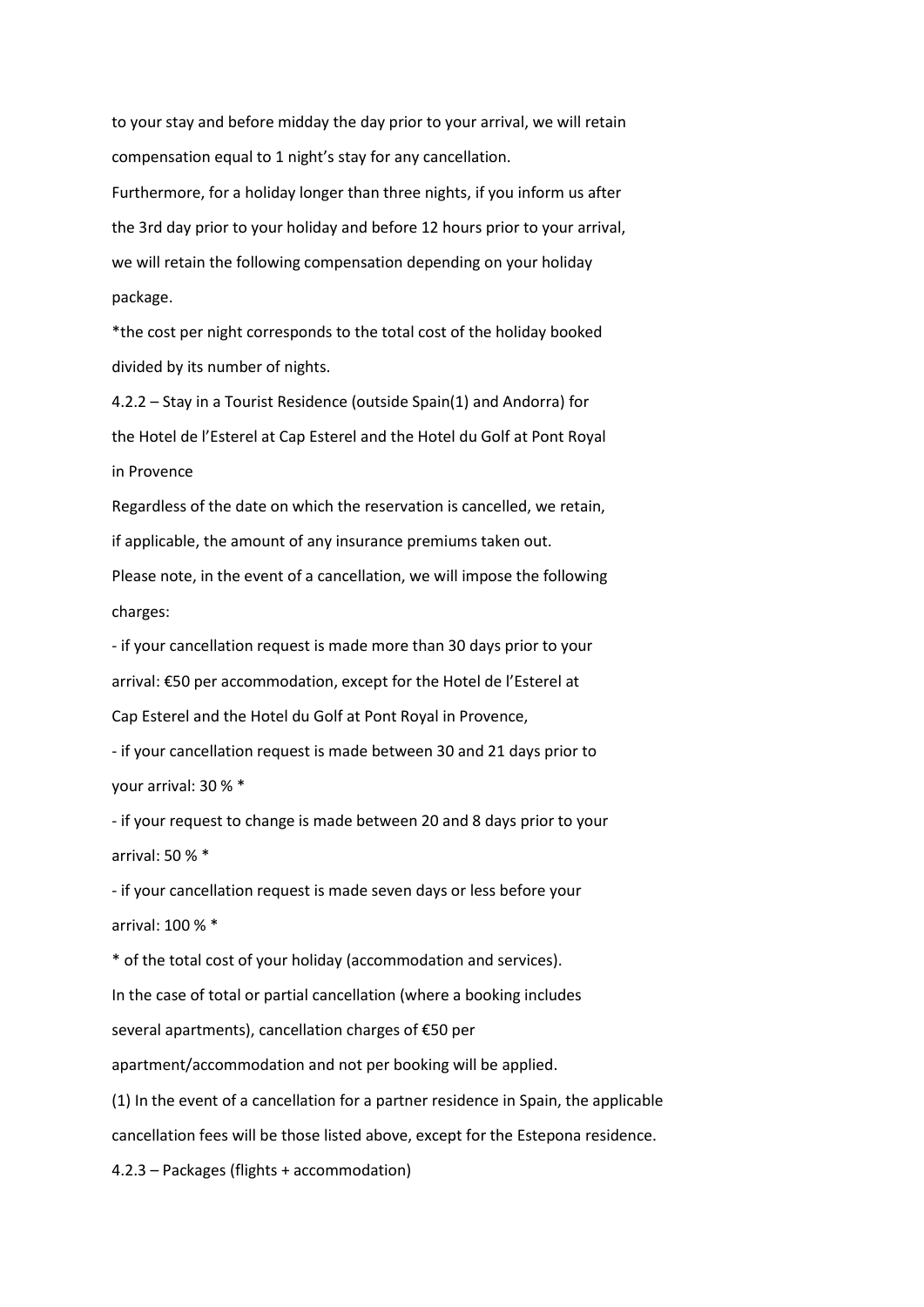Regardless of the date on which the reservation is cancelled, we retain, if applicable, the amount of any insurance premiums taken out. **If your cancellation request is made more than 30 days prior to your** departure, we will retain:

- €50 in accommodation cancellation charges per residence

and

- 100% cancellation charge per return scheduled flight ticket

**If your cancellation request is submitted on or after the 30th day** 

prior to your departure, we will retain:

- between 30 and 21 days prior to your arrival: 30 % \*

- between 20 and 8 days prior to your arrival: 50 % \*

- 7 days or less prior to your arrival: 100 % \*

\* of the total cost of the holiday (accommodation and services, car hire

and transfers)

## and

- 100% cancellation charge per return scheduled flight ticket

4.2.4 – Holiday in a Tourist Residence, Resort and Hotel in Spain and

Andorra

Regardless of the date on which the reservation is cancelled, we retain,

if applicable, the amount of any insurance premiums taken out.

Furthermore, in the event of a cancellation, we will impose the following charges:

If your cancellation request is made two days or less before your arrival:

100%\*

Cancellation terms for specific holiday dates for the following

Tourist Residences, Hotels and Resorts:

1) Tourist Residences and Resorts in Spain

For all holidays starting between 04/04/20 and 11/04/20, 11/07/20 and

21/08/20 if your request for cancellation is made 14 days or fewer before

your arrival: 100%\*

For all holidays starting between 20/06/20 and 10/07/20, if your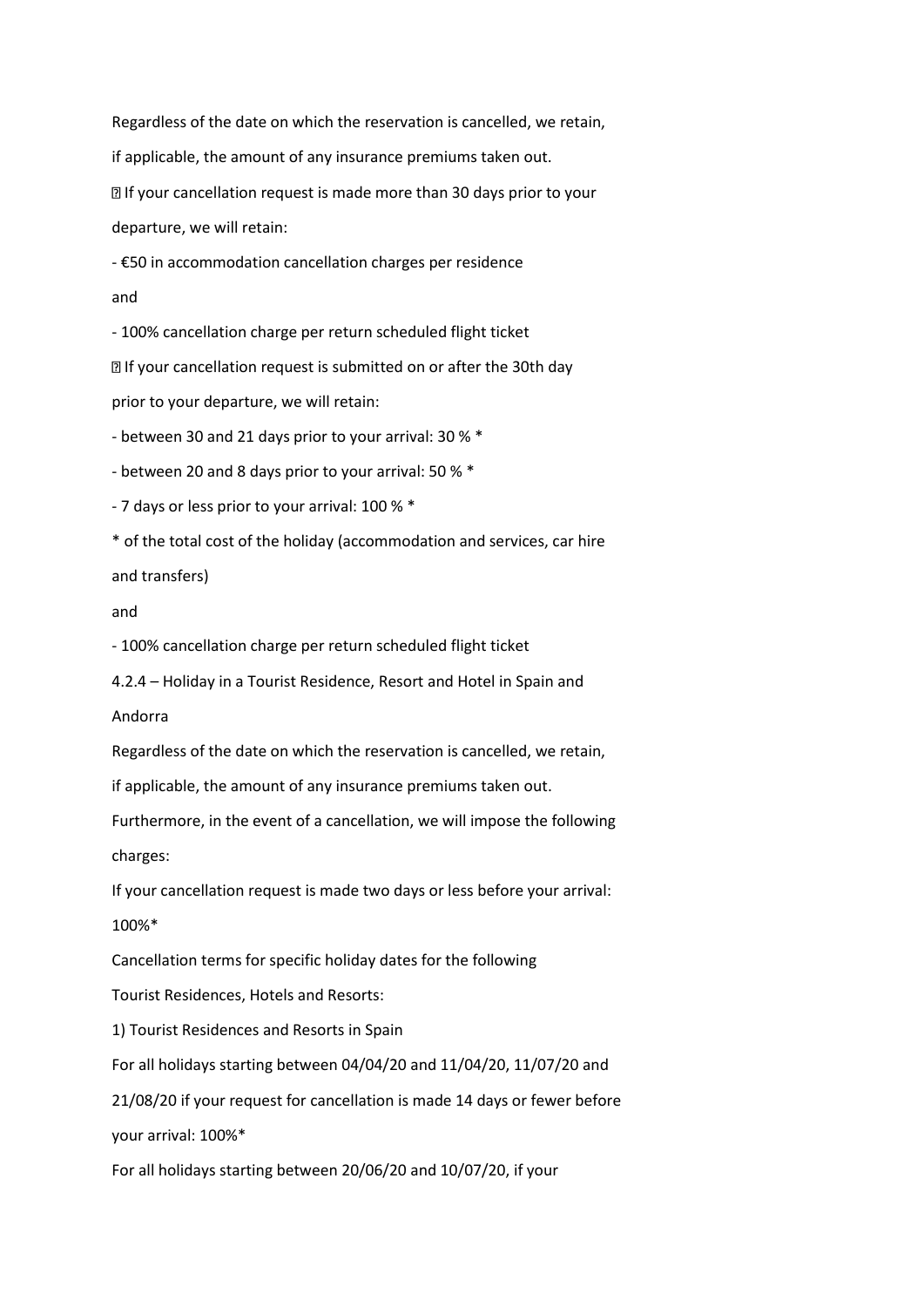cancellation request is made 7 days or fewer before your arrival: 100%\* a) Barcelona Sants Residence For all holidays starting between 24/02/20 and 27/02/20, if your cancellation request is made 14 days or fewer before your arrival: 100%\* b) Sevilla Residence For all holidays starting between 28/04/20 and 03/05/20, if your cancellation request is made 14 days or fewer before your arrival: 100%\* c) Village Fuerteventura Origo Mare For all holidays starting between 05/12/19 and 08/12/19 inclusive, if your cancellation request is made 7 days or fewer before your arrival: 100%\* For all holidays starting between 20/12/19 and 04/01/20 inclusive, if your cancellation request is made 14 days or fewer before your arrival: 100%\* 2) Hotels in Spain a) Monterrey Roses, Salou Beach, Bahía Calpe, El Puerto and Vistamar For all holidays starting between 08/04/20 and 11/04/20 and between 20/06/20 and 10/07/20 if your request for cancellation is made at least 3 days before your arrival: 100% For all holidays starting between 11/07/20 and 23/08/20, if your cancellation request is made 7 days or fewer before your arrival: 100%\* b) Himalaia Baqueira Hotel For holidays starting between 26/12/19 and 04/01/20, whatever the date at which the booking is cancelled, we will retain in this case 30% of the total amount of the booking. **If your request for cancellation is made 14 to 7 days before your** arrival: 50%. If your request for cancellation is made 6 to 0 days before your arrival: 100% For all holidays starting between 20/12/19 and 25/12/19, and 14/02/20 and 08/03/20, and 04/04/20 and 11/04/20, if your request for cancellation is made between 14 to 7 days before your arrival: 50%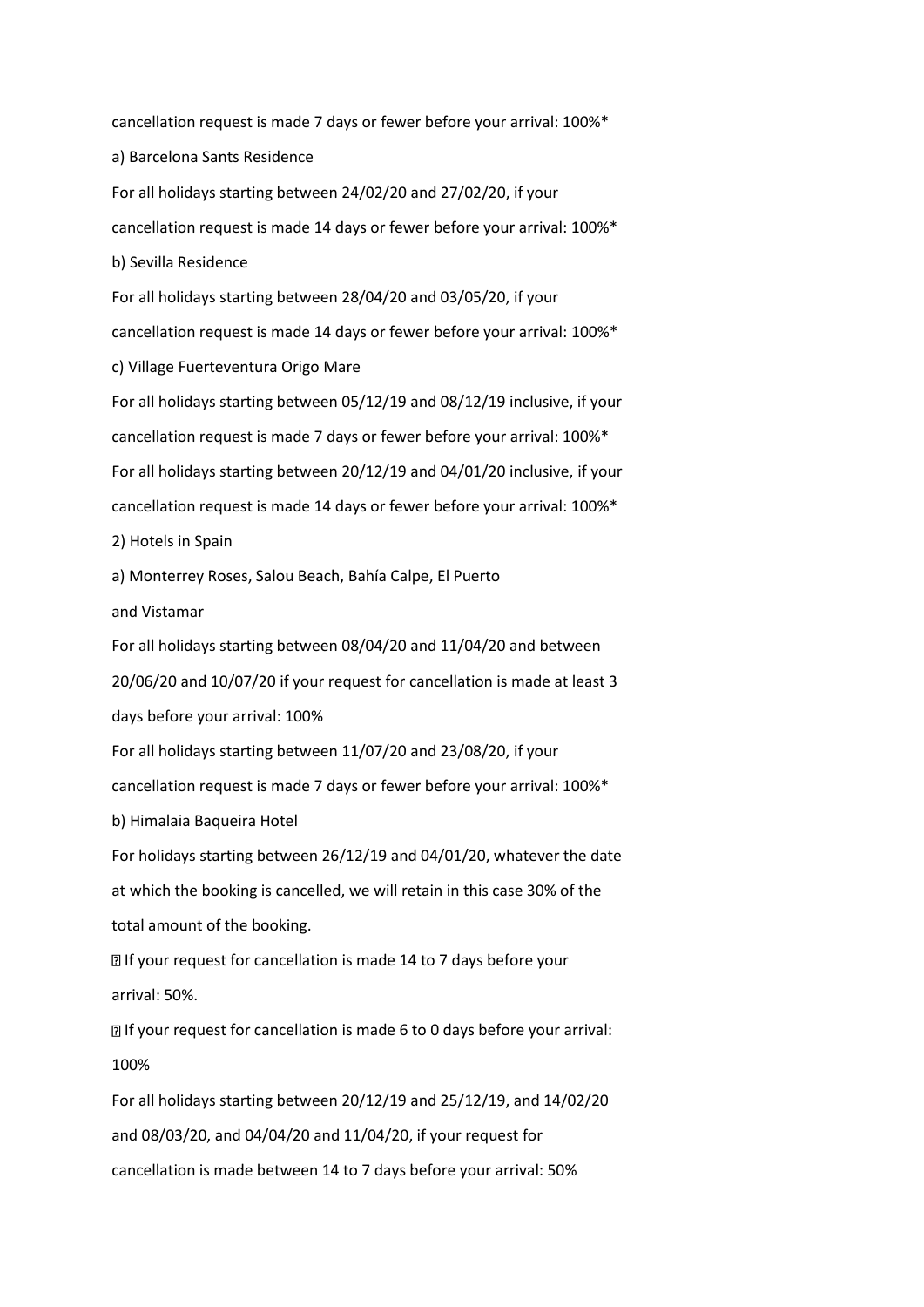If your request for cancellation is made 6 to 0 days before your arrival: 100%

For all other dates, if your request for cancellation is made 3 to 1 day before your arrival: 50%

No show: 100%

3) Tourist Residences in Andorra

For all holidays starting between 05/12/19 and 08/12/19, 04/04/20 and 11/04/20, and 20/06/20 and 10/07/20 if your request for cancellation is made at least 7 days before your arrival: 100%\*

For all holidays starting between 20/12/19 and 04/01/20, and between

08/02/20 and 08/03/20 and 11/07/20 and 21/08/20, if your cancellation

request is made at least 14 days before your arrival: 100%\*

\*of the total cost of your holiday (accommodation and services)

4.3 - No-show at the holiday venue

If you do not show up at your holiday destination, we will keep the

amount of any insurance premiums taken out plus the following

compensatory amounts:

4.3.1 – Holidays in Residences and in Hotels

100% of the total cost of your holiday (accommodation and services).

4.3.2 – Package deals (air transport + accommodation + services)

**2100% of the total cost of the package.** 

4.3.3 – Optional services

You will not receive any refund for not using any booked and invoiced

optional services at your holiday venue.

We recommend that you take out insurance with our insurer. (See

Article 18 - Insurance). The insurance premium must be paid in full at

the time of booking and is not refundable in any circumstances.

ARTICLE 5 - NON-EXCHANGEABLE AND NON-REFUNDABLE

HOLIDAYS, SERVICES AND OFFERS

Some of our holiday offers are marked "Non exchangeable, nonrefundable". For these holidays or services, the following conditions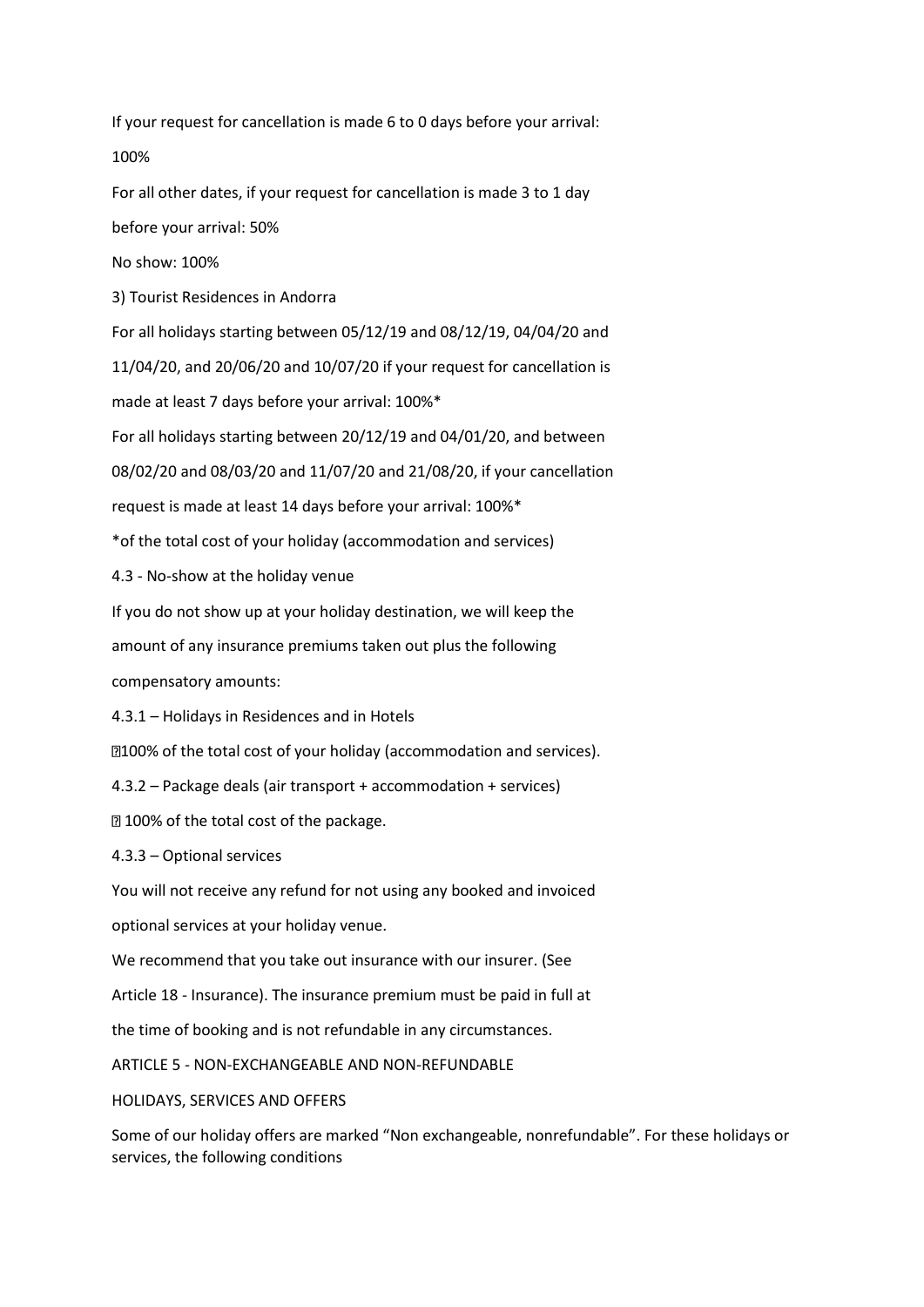replace the conditions for cancellation and modification detailed in article 4.

5.1 – Non-exchangeable, non-refundable and non-alterable in nature Given the preferential rates on offer from PVCP, acceptance of booked Offers, services and/or Holidays is non-exchangeable, non-refundable and cannot be altered in any way. No requests for alterations and/or cancellations can be taken into consideration. Irrespective of the date on which a booking is cancelled, we retain a penalty payment equal to 100% of the total cost of the accommodation. Failure to take up any booked or invoiced Related Services will not give rise to any refund. NB / Stays which are neither "exchangeable" nor "refundable" are not eligible for cancellation insurance or for the snow guarantee.

5.2 - No-show at holiday venue

If you do not show up at your holiday destination, we will retain an indemnity equal to 100% of the total amount of the stay.

### ARTICLE 6 - TRANSPORT

- Times / delays: you will be informed of times and routes, types of aircraft, subject to last-minute changes. PVCP cannot be held liable for any independent events or force majeure circumstances, affecting the intensity of traffic or its punctuality. We therefore advise you not to plan any important commitments the day before departure or the day following your return.

- Length of journey: If due to travel times, the first and/or last day are shortened, no repayment will be made.

Particular note with respect to air transport In compliance with the terms of article 211-15 of the Tourism Code, PVCP undertakes to notify you of the identity of the airline that will actually carry you on the flight leg(s) concerned. The main travel companies engaged by the PVCP are as follows: For Spain: Air France, Iberia, Air Europa, Vueling, Easyjet, Ryanair, and

Transavia;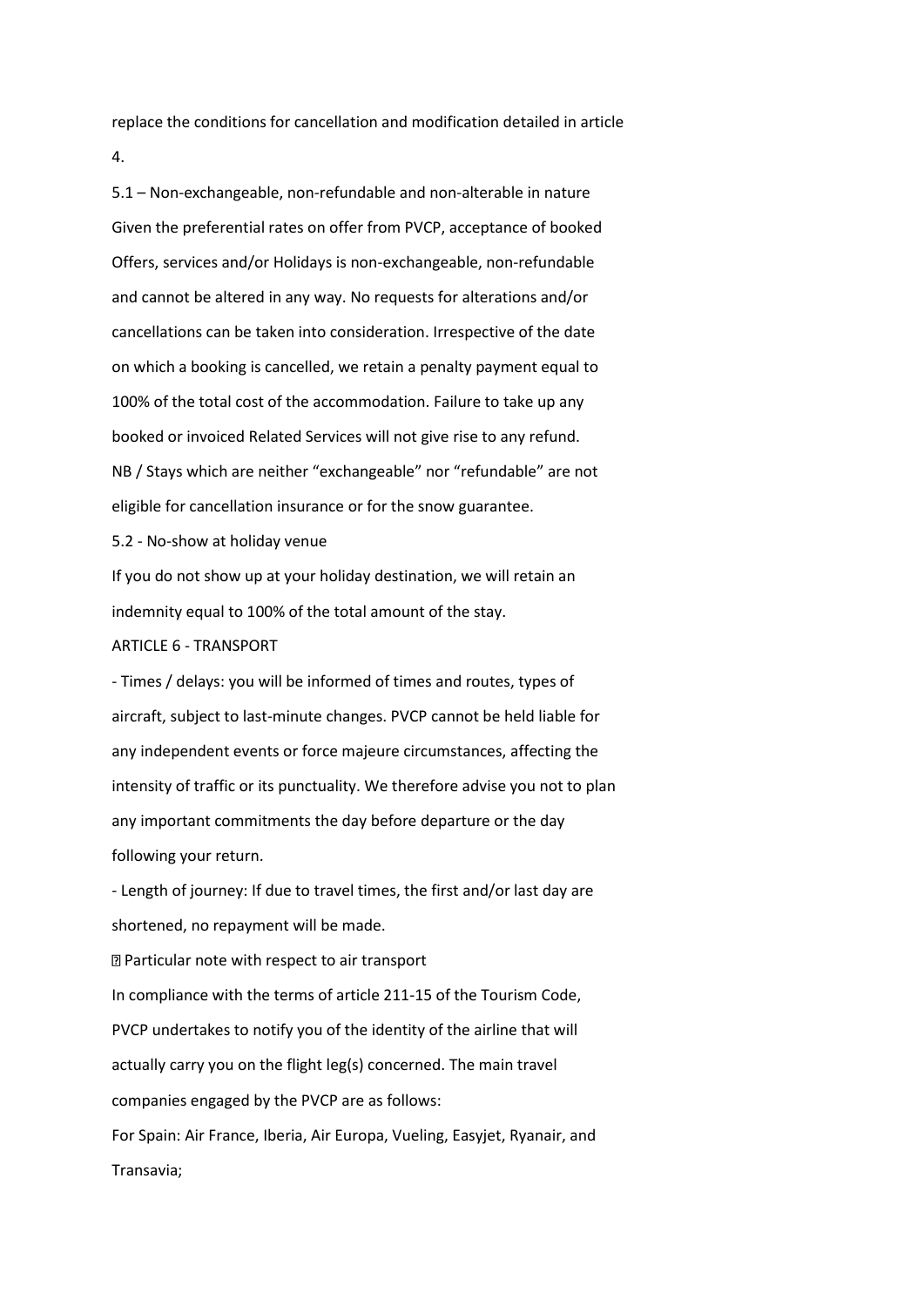- for Mainland France and Corsica: Air France, Easyjet, Ryanair; - for the West Indies: Air France, Air Caraïbes, Corsair, XL Airways; - for Italy: Air France, Alitalia, Ryanair, Easyjet, Meridiana. - for Mauritius: Air Mauritius, Corsair, Air France PVCP may also propose charter flights. PVCP undertakes, at the latest 8 (eight) days prior to your departure, or at the time of full payment of your booking if this is made within 8 (eight) days of your departure, to confirm the identity of the actual travel company operating the flight(s) concerned.

ARTICLE 7 - ARRIVAL AND DEPARTURE

For Maeva, Pierre & Vacances and Pierre & Vacances Premium: On arrival, you must present the credit card used for the booking, plus valid identification. Failure to comply may result in access to your accommodation being refused by PVCP.

PVCP draws your attention to the fact that failing full payment even after reminders have been issued, you will not be given the keys to accommodation if you present yourself at your holiday destination. For holidays of one week or more, keys will be available from 5 pm on the day of your arrival, subject to the aforementioned payment. These keys must be handed in by 10am on the day of your departure (Saturday in most cases). After this time you will be charged for an extra night. For short stays, keys are available from 4pm subject to payment of the said sum and must be returned before 12 noon on the day of departure. For some Residences (including Adagio, hotels; Spain and Partner Residences) arrival and departure times may be different: Information available directly from each Residence or from the website. You may be requested to complete a police form upon arrival, in compliance with the current laws and regulations in certain countries. ARTICLE 8 - DEPOSIT

All labels: on arrival, you may be asked for a deposit of between €200 and €1,500.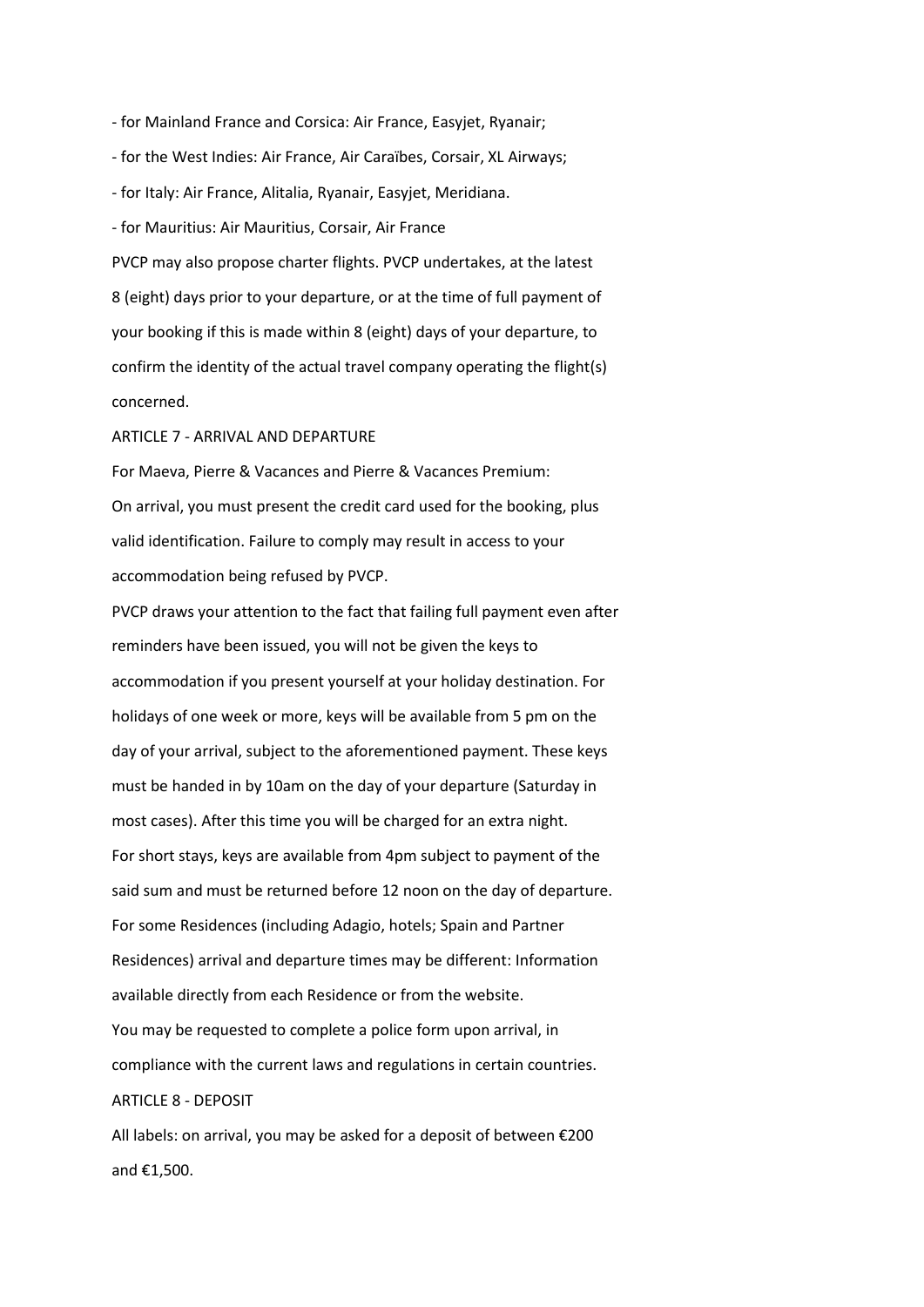Pierre & Vacances, Pierre & Vacances Premium labels: a deposit, the total of which will be determined according to the type of accommodation, may be requested in the form of bank card payment authorisation (also called "pre-authorisation"). This authorisation request is not a debit but reserves a payment to be made at a future date, authorised by your bank, which will temporarily reduce the limit attached to your bank card to guarantee the possibility of a debit. In certain cases, the pre-authorisation can appear as a debit in your bank account according to conditions fixed by your bank which are beyond our control. This pre-authorisation can be used by PVCP up until 8 days after the date of the end of your stay. The release period of the preauthorised amount can vary according to deadlines fixed by your bank.

For further information, please ask your bank.

Maeva Particuliers label: a deposit, the total of which will be determined according to the type of accommodation, may be requested in the form of bank card payment authorisation. This authorisation will be valid for 8 days following the end of your holiday.

The deposit will be returned to you, with deductions made for any damage caused (this includes damage and/or trouble of any sort in either the private (e.g. cleaning of kitchenette not carried out) or shared parts of the building), unpaid services including optional services used on site (telephone, parking, etc.) as well as loss of the keys to the accommodation provided to you upon arrival.

Information available directly from each residence or on the website.

# $ARTICIF 9 - MINORS$

We draw your attention to the fact that our Residences are not run as Holiday or Leisure Centres in the sense of Law No. 2002-883 of 3 May 2002, and are not suitable for group or individual holidays for minors under 18 years of age outside the family home and unaccompanied by their legal guardians. PVCP reserves the right to refuse access to an apartment, room or villa that has been reserved in ignorance of this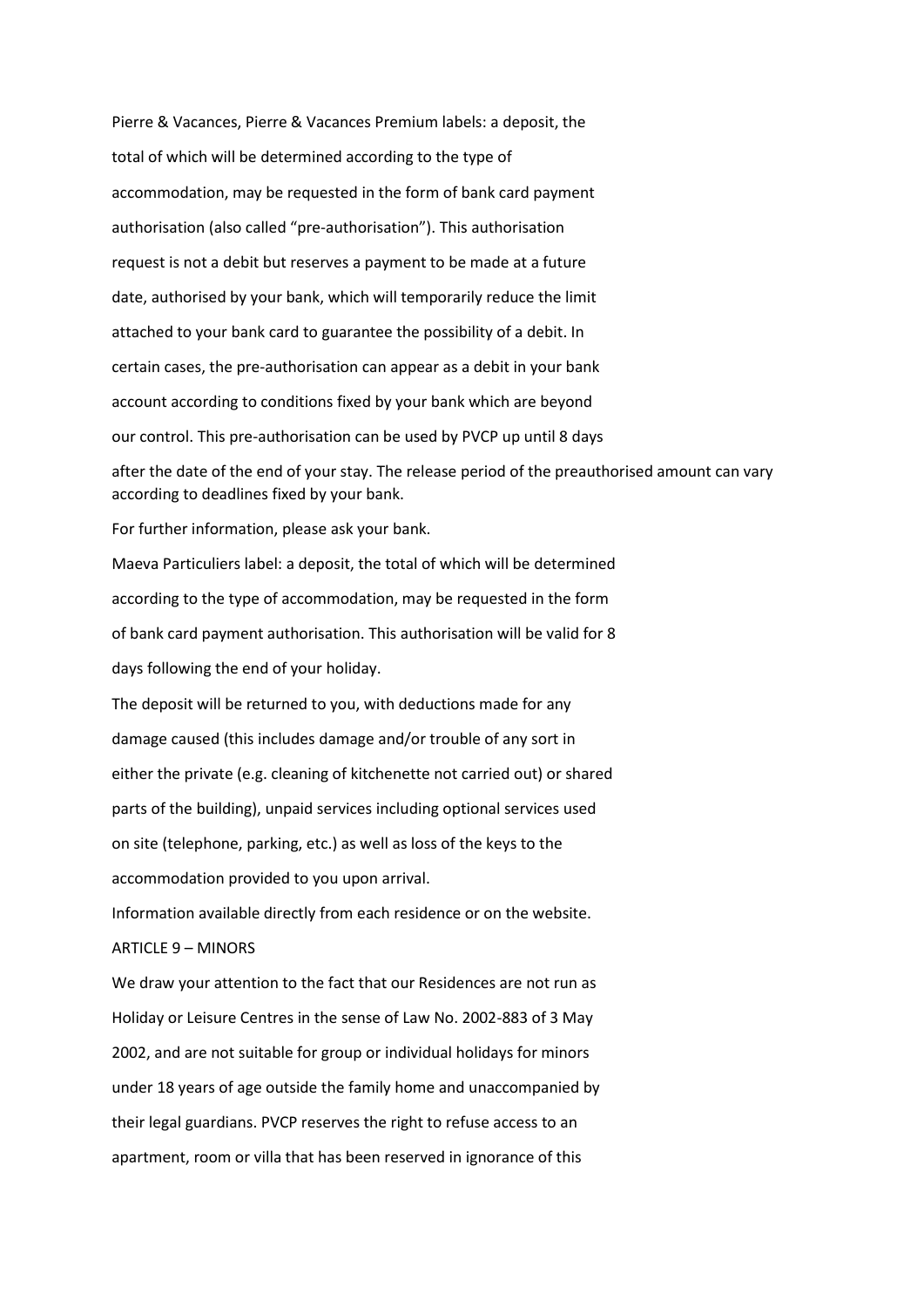provision, for minors aged under 18 years, who are not accompanied by their legal guardians and who report to the residence reception, and to cancel the holiday with immediate effect. Under the same conditions, PVCP may, at any time before the start of the stay, proceed to cancel the booking, if it is discovered that the cottage or room is to accommodate minors aged under 18 years who are not accompanied by their legal guardian.

#### ARTICLE 10 - PETS

Pets are accepted, except for category 1 and 2 dogs defined as dangerous, upon presentation of an anti-rabies certificate and a declaration of suitability for possession in the case of listed dogs, in most of our Residences, on payment of a fixed fee, the amount of which can be found by contacting the Residence concerned or consulting the website. The fee is payable at the destination. They are permitted, on a lead, in the communal sections, but are forbidden around swimming pools. Our partner residences may not accept animals or charge different rates. Contact the residence directly for information. Animals are not permitted in our hotels, with some exceptions (please contact us). For "Adagio": ask the Residence directly.

### ARTICLE 11 – ESTABLISHMENT REGULATIONS

In order to make your holiday as pleasant as possible, ground rules are displayed in each apartment, room and house. Please acquaint yourself with them and adhere to them. We invite you to take precautions to avoid possible inconvenience: close your picture windows before leaving your apartment, room or house and lock the door. We remind you that the PVCP cannot be held liable for the loss of personal belongings left in your apartment, room or house when you vacate them.

# ARTICLE 12 - FORMALITIES CONCERNING TRANSPORT OR

#### TRAVEL ABROAD

For these holidays, including travel, each passenger must have a currently valid identity card or passport. We advise you to check the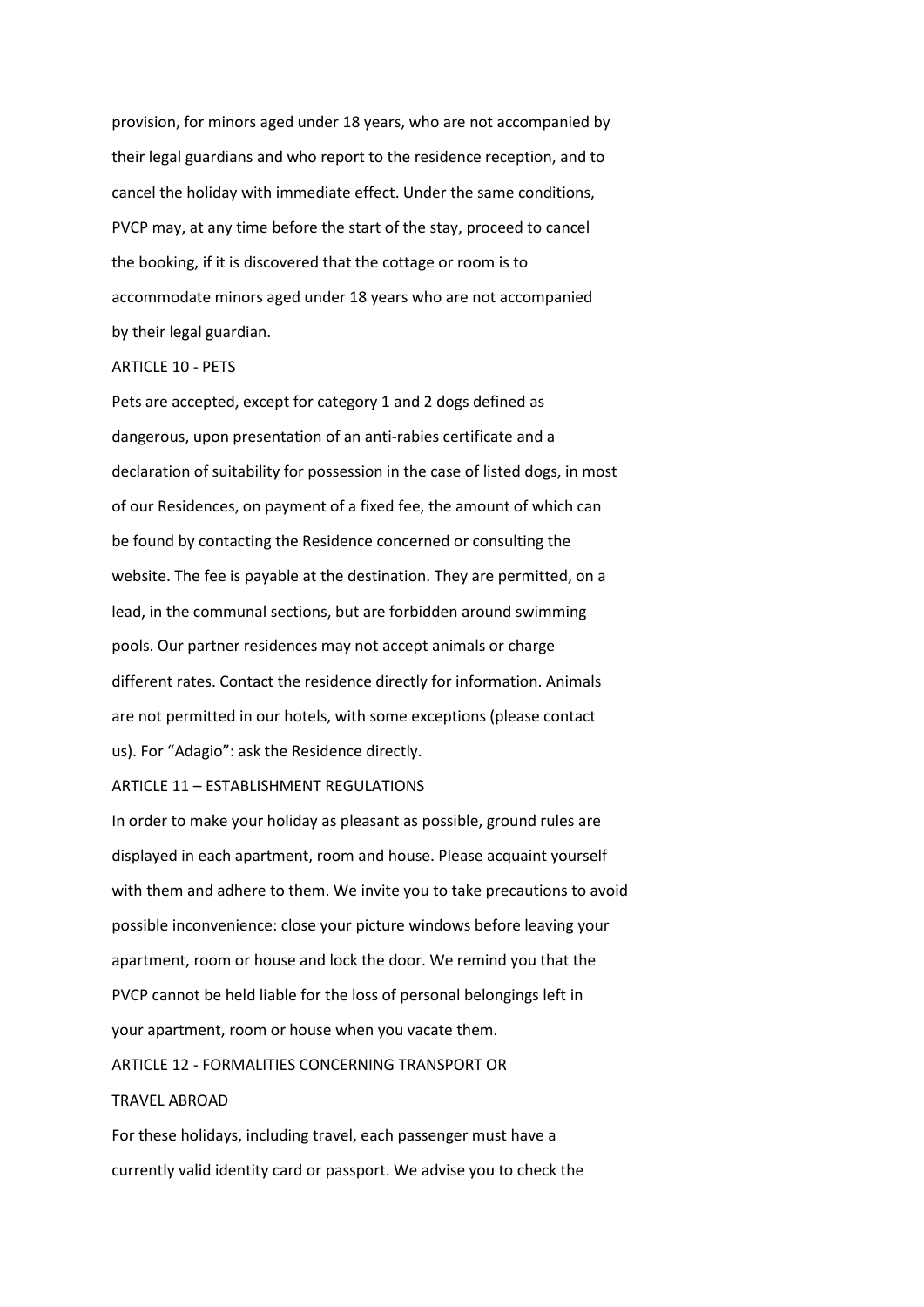validity of the identity cards or passports of all members of the party (adults/children/infants), your insurance, and for holidays abroad, currency exchange regulations and any necessary vaccinations. We are not responsible for people who do not comply with all applicable regulations:

.- Minors travelling alone: in order to travel abroad, in addition to their valid identity card or passport, minors must have an official authorisation to leave the country signed by their parents or guardians.

- Foreign nationals or holders of travel documents: You must enquire with the consulates of each country about any necessary visas. ARTICLE 13 – EARLY DEPARTURE / EARLY END TO SPORTS OR LEISURE ACTIVITIES

Early departure or any interruption to sports or leisure activities booked with PVCP does not entitle you to reimbursement from PVCP. However, depending on the package available with the Mondial Assistance policy (see article 18), depending on the cause of departure from the Residence or termination of the activity being duly proven and falling within the terms of the policy, you may benefit from reimbursement on a pro rata basis, from the date of your departure from the Residence or the day of termination of the activity. With respect to early departure, you may benefit from pro rata reimbursement of the holiday only if you have fully vacated your apartment or room.

# ARTICLE 14 – CHANGES MADE TO OUR PROGRAMMES

If circumstances compel us, and only in circumstances of force majeure, outside our control, we may be obliged to change all or some of our programmes (total or partial closure of a Residence or a communal facility such as a swimming pool, restaurant, etc.). In the case of holidays including transport, you will be informed of the times and routes, types of train, plane or boat, subject to last-minute changes. Delays are sometimes inevitable (overcrowded airports, increase in air or rail traffic, strikes, bad weather conditions, etc.). You will be informed of any such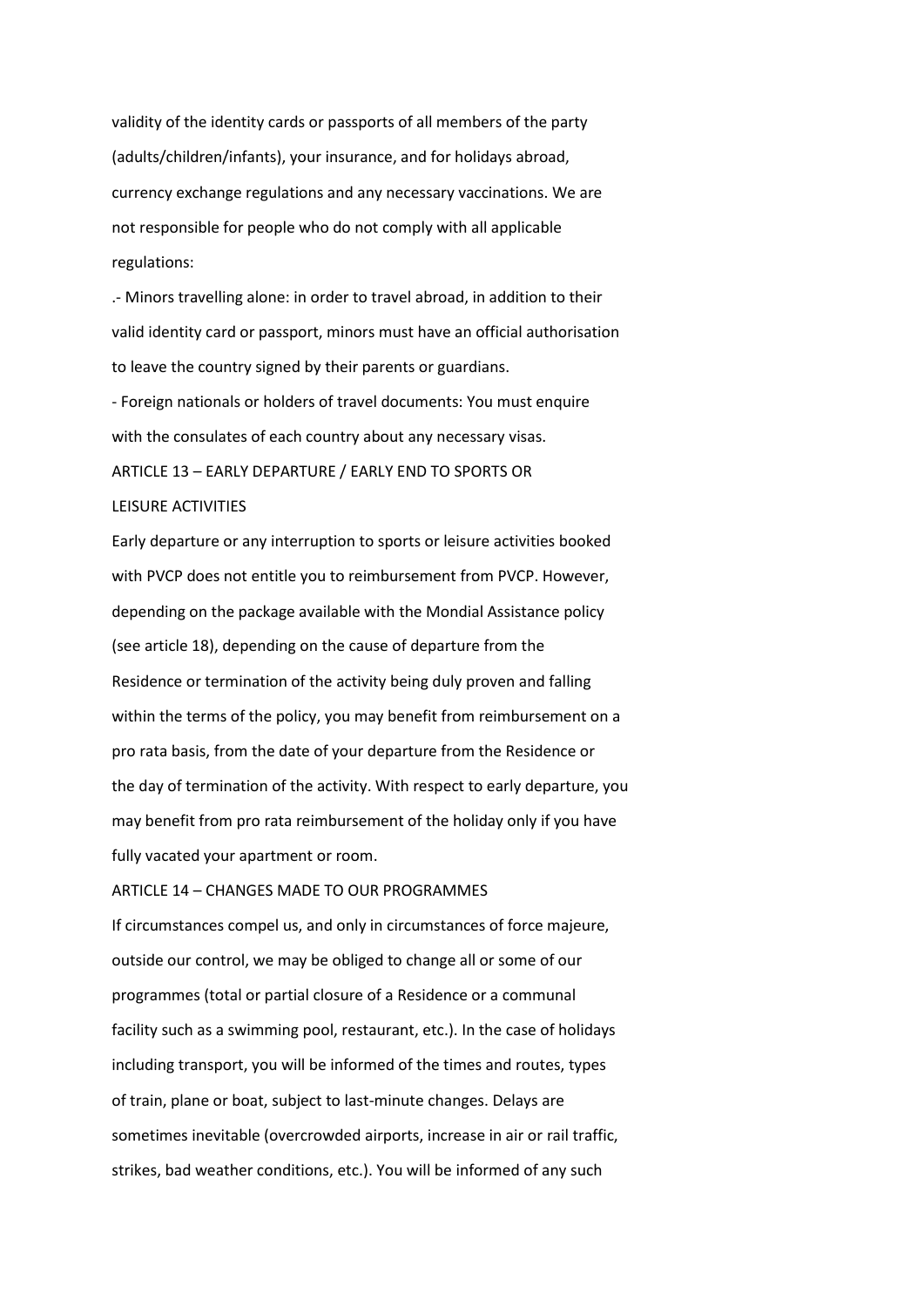circumstances as soon as possible.

ARTICLE 15 – CUSTOMER SERVICE

If you wish to contact PVCP for anything you may need during your stay, please call the following non-taxable number +33 (0)1 73 27 55 90. PVCP can be reached at this number from Monday to Friday from 9 am to 8 pm, on Saturdays from 9 am to 7 pm and on public holidays from 9 am to 5 pm.

Our on-site teams are at your disposal during your holiday to respond to your complaints, resolve any problems and enable you to enjoy your holiday to the full. Simply contact them with any requests. After your holiday, any claim should be made:

on our website via the online section:

https://www.pierreetvacances.com/reclamation or by sending a registered letter with acknowledgement of receipt to Groupe Pierre & Vacances Center Parcs - Service Relations Clientèle APS - 11, rue de Cambrai - 75947 Paris cedex 19 within 2 months of the end of your holiday. We remind you that the later you leave it to lodge a complaint, the more difficult it will be for us to handle your claim and resolve it to your advantage. In your letter, please specify the name of the person who booked the holiday, the booking number, the place and dates of your holiday and the type of apartment or room booked in order to facilitate the processing of your claim. Please also enclose all documentary evidence to enable us to process your claim as quickly as possible.

We hereby inform you that following a previously unsuccessful attempt to resolve a dispute filed in writing by our Customer Relations service, you have the possibility to request a mediation process by contacting the Tourism and Travel Mediator at the following address: MTV Médiation Tourisme Voyage - BP 80 303 - 75 823 Paris Cedex 17 http://mtv.travel.

In compliance with the decree of 20 December 2017, the vendor or the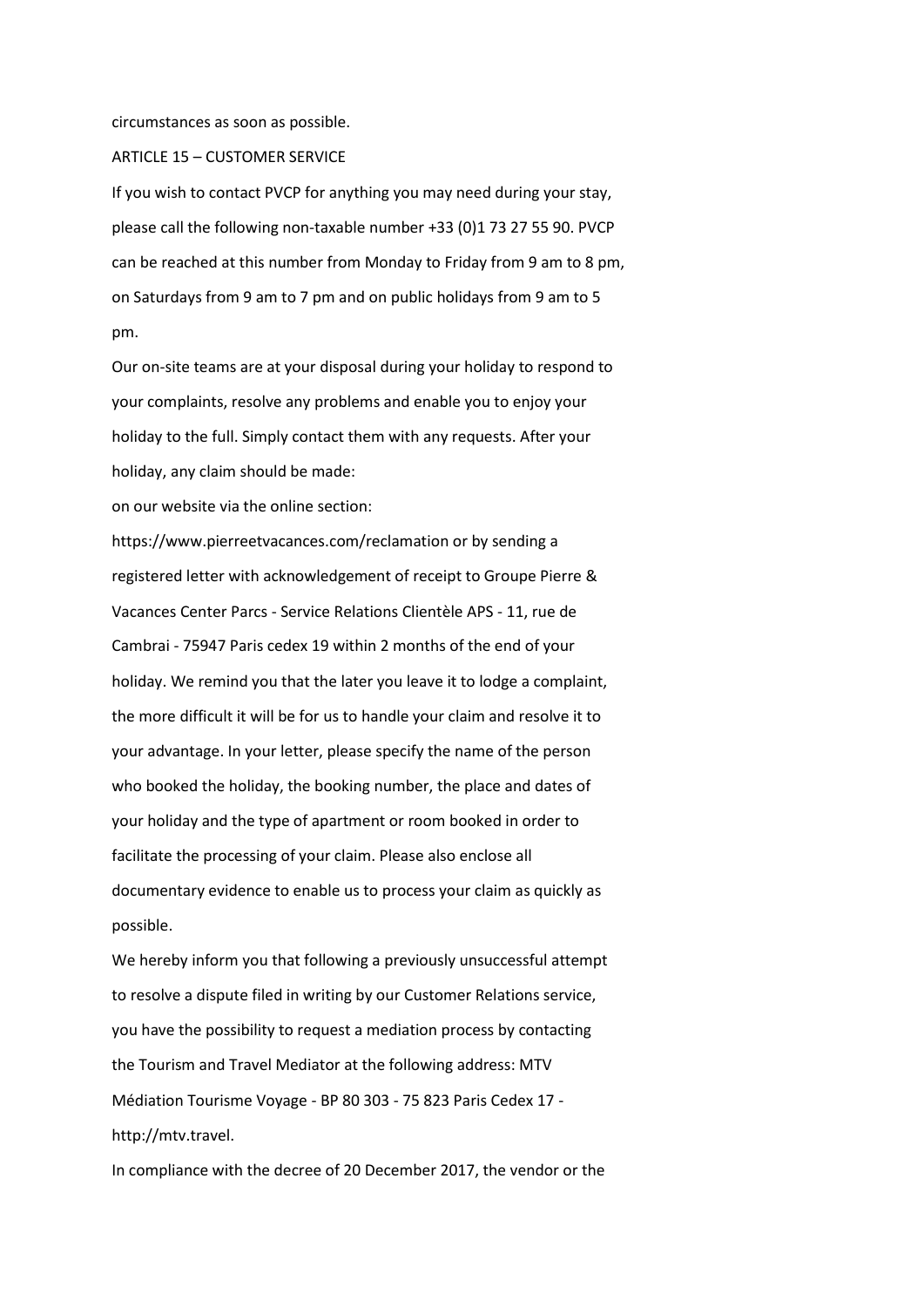retailer must provide assistance if the traveller finds themselves in difficulty.

You can make your request via the online section:

https://www.pierreetvacances.com/reclamation or by sending a letter to the Customer Relations Department (address provided above):

ARTICLE 16 – VALIDITY OF GENERAL TERMS AND CONDITIONS

The reservation of one of our holidays via any channel (call centre, online booking, reservation at the reception desk of our residences, etc.)

implies acceptance of our general and specific terms and conditions of sale.These conditions are those applicable at the date the brochure was printed and supersede all previous versions. To see the conditions applicable at the date of your booking (in particular, the booking, payment, alteration and cancellation conditions), please refer to the conditions online at pierreetvacances.com. The ceding of your reservation to a third-party requires that you inform us at least 7 days in advance of the identity of the third-party concerned and of their acceptance of the terms and conditions herein. Failing this, access to their accommodation may be refused. General descriptions and photos of apartments are provided for information purposes only. Given the diversity of the PVCP range, there are differences in the layout and decoration of certain apartments and rooms. We present general descriptions of our apartments, sample layout plans, photographs and virtual visits in our catalogue and on our website: these are supplied for informational purposes only. Please do not hesitate to contact us for any further information.

All information on sporting and leisure activities at the resorts and surrounding area is supplied to us by tourist offices and is passed on to you by way of indication. We cannot be held liable if any of these facilities are no longer available at the time of your holiday. For further information on the facilities of the resorts, please contact their respective tourist offices directly. As our catalogue is printed well in advance,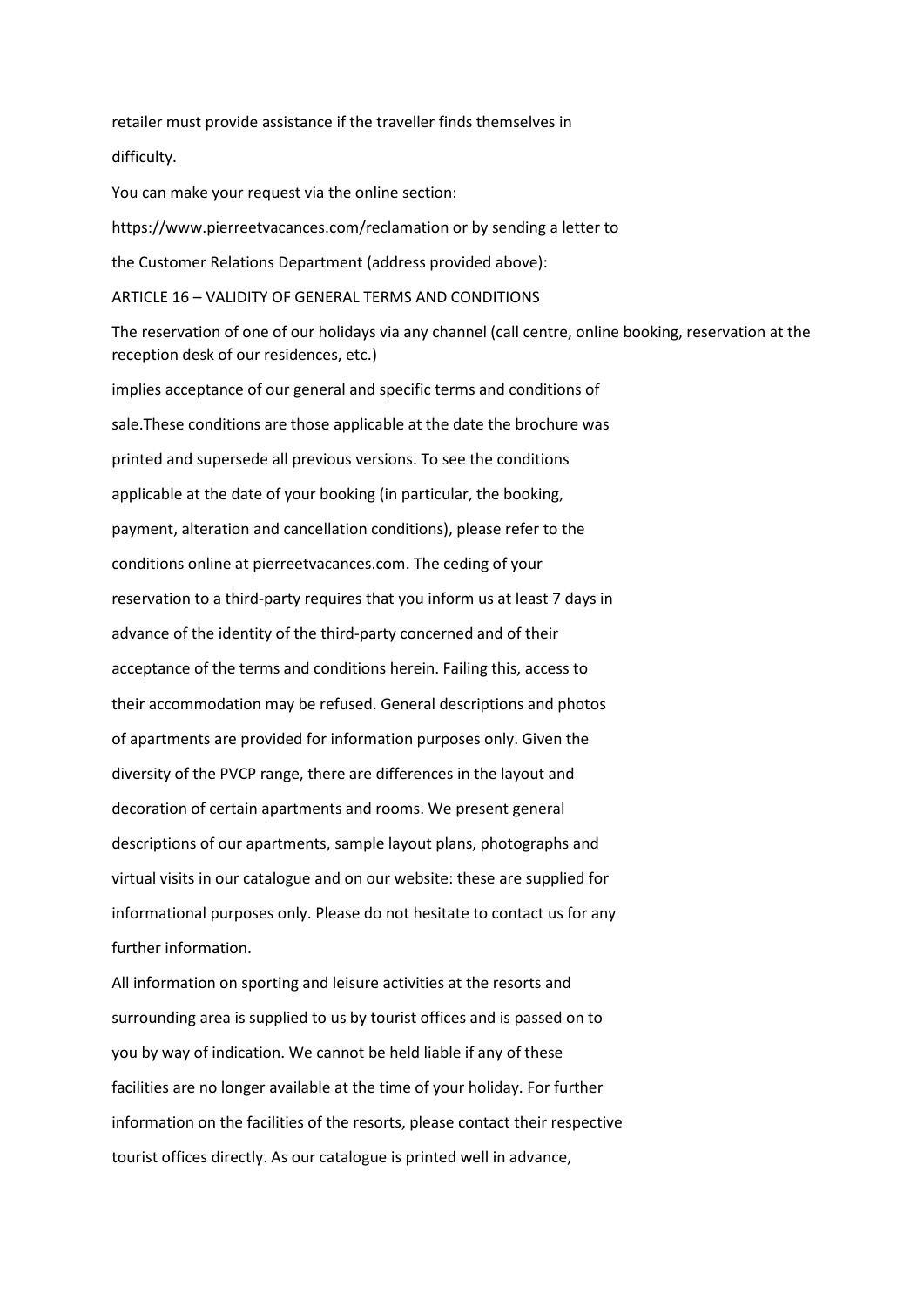please contact your Residence to find out about opening dates, sports facilities (type and quantity), activities and services offered by the Residence, which determine your choice of site. Furthermore, we cannot be held responsible for works undertaken by individuals or local authorities which might inconvenience our customers in the resorts or towns.

### ARTICLE 17 – RESPONSIBILITY - LIABILITY

- We would draw to your attention the fact that renting a holiday apartment does not fall within the framework of hoteliers' liability. Consequently, PVCP or any company for whom PVCP acts for distribution purposes, cannot be held liable in the event of the loss or theft of or damage to personal effects in our Residences, apartments, car parks or communal areas (ski sheds, etc.)

- Please note that the liability of hotel operators for the rental of accommodation in the hotels is governed by the French Civil Code. The hotel operator can therefore be held liable only within the legal limits in the event of loss, theft or damage to personal belongings in their rooms, car parks or communal facilities (ski sheds, cycle garages, etc.).

- Provision for sums due for services sold by PVCP is not included in the field of application of the hotel statute (article 2272 of the French Civil Code). In exception to Article 2244 of the Civil Code, the sending of a registered letter by PVCP to any client-debtor interrupts the statute applicable in such a case.

In the event of a combination of travel services, that which is proposed is a package in the sense of the EU directive 2015/2032 and of article L. 211-2 II of the French Code of Tourism. You benefit from all the rights granted by the European Union applicable to packages such as replicated in the French Code of Tourism. PVCP will be wholly responsible for the proper execution of the package in its entirety. In addition, as required by law, PVCP holds protection in order to refund your payments and if the transport is included in the package, to ensure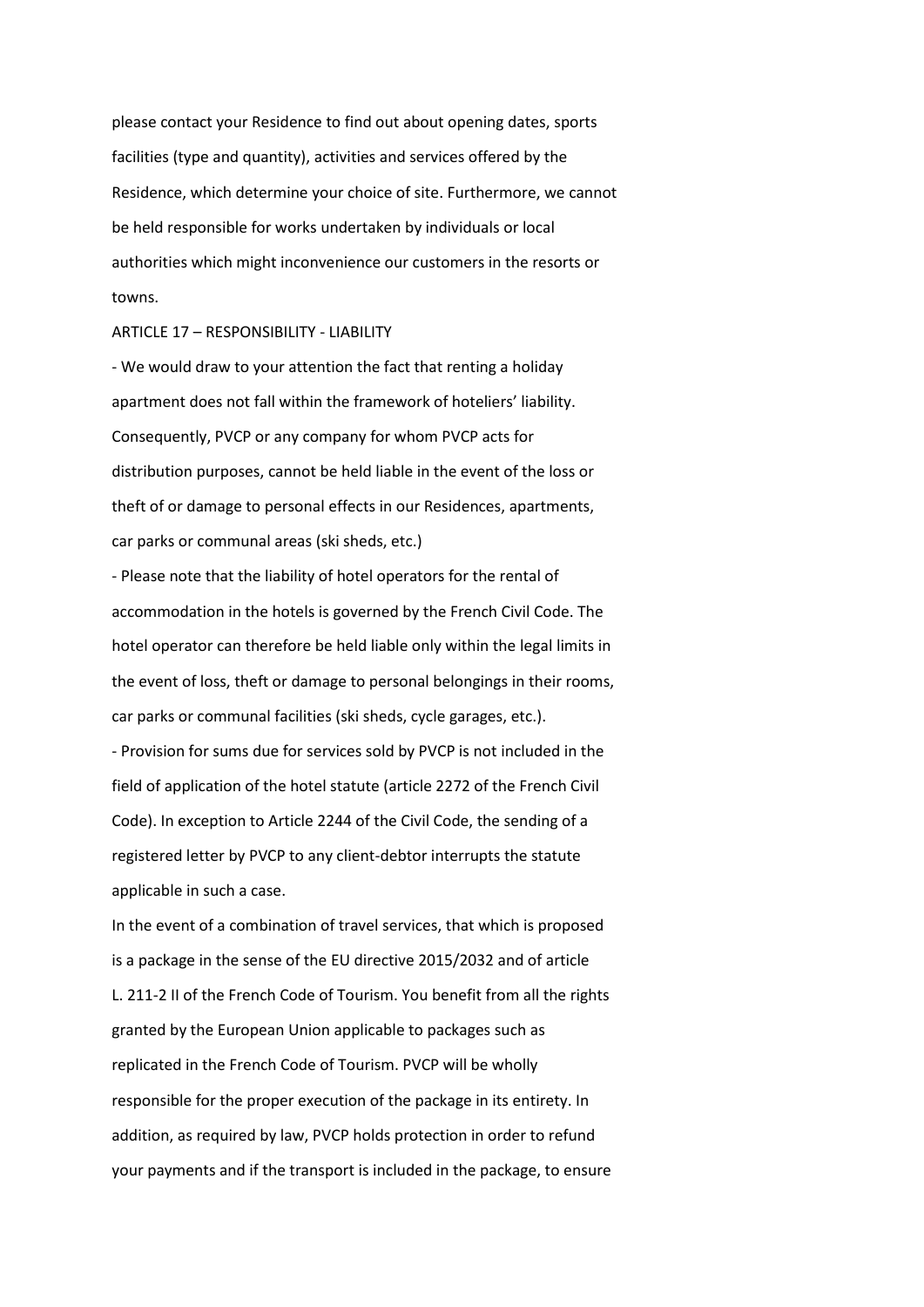your repatriation in the event that PVCP goes bankrupt.

For further information on basic rights under the EU directive 2015/2032,

please consult our website www.pierreetvacances.com

#### ARTICLE 18 – INSURANCE

18.1 - General considerations

For you, we have taken out an insurance policy including various guarantees. The policy takes effect:

1) for the "Cancellation Cover" policy: at midnight the morning after payment of the premium;

2) for the "Traveller Assistance" policy: as soon as the Insured person has left the Travel Departure Point (a maximum of 24 hours before the departure date indicated in the Specific Conditions and not before payment of the premium);

3) for all other policies: at midnight on the Departure Date indicated in the Specific Conditions, and not before payment of the premium.

NB: this policy covers people with their permanent residence in Europe.

Including territories from European Union member states, situated in

geographical Europe, as well as the following territories and countries:

Guadeloupe, French Guiana, Martinique, Mayotte, Reunion, SaintBarthelemy, Liechtenstein, the Principalities of Monaco and Andorra,

Saint-Martin, Switzerland, the Vatican. The Azores and Madeira are

not covered by this definition.

Assessment process for claims: The insurance company has set up a handling procedure for claims concerning the insurance policy. This procedure can be consulted within the General Administrative Terms and Conditions of the insurance policy, which you can download from www.pierreetvacances.com, under the "Conditions" section.

18.2 – Right of cancellation

You have a right to cancel this policy for a period of up to 14 calendar days after taking it out, incurring no penalties or costs, if all the relevant conditions are fulfilled, including: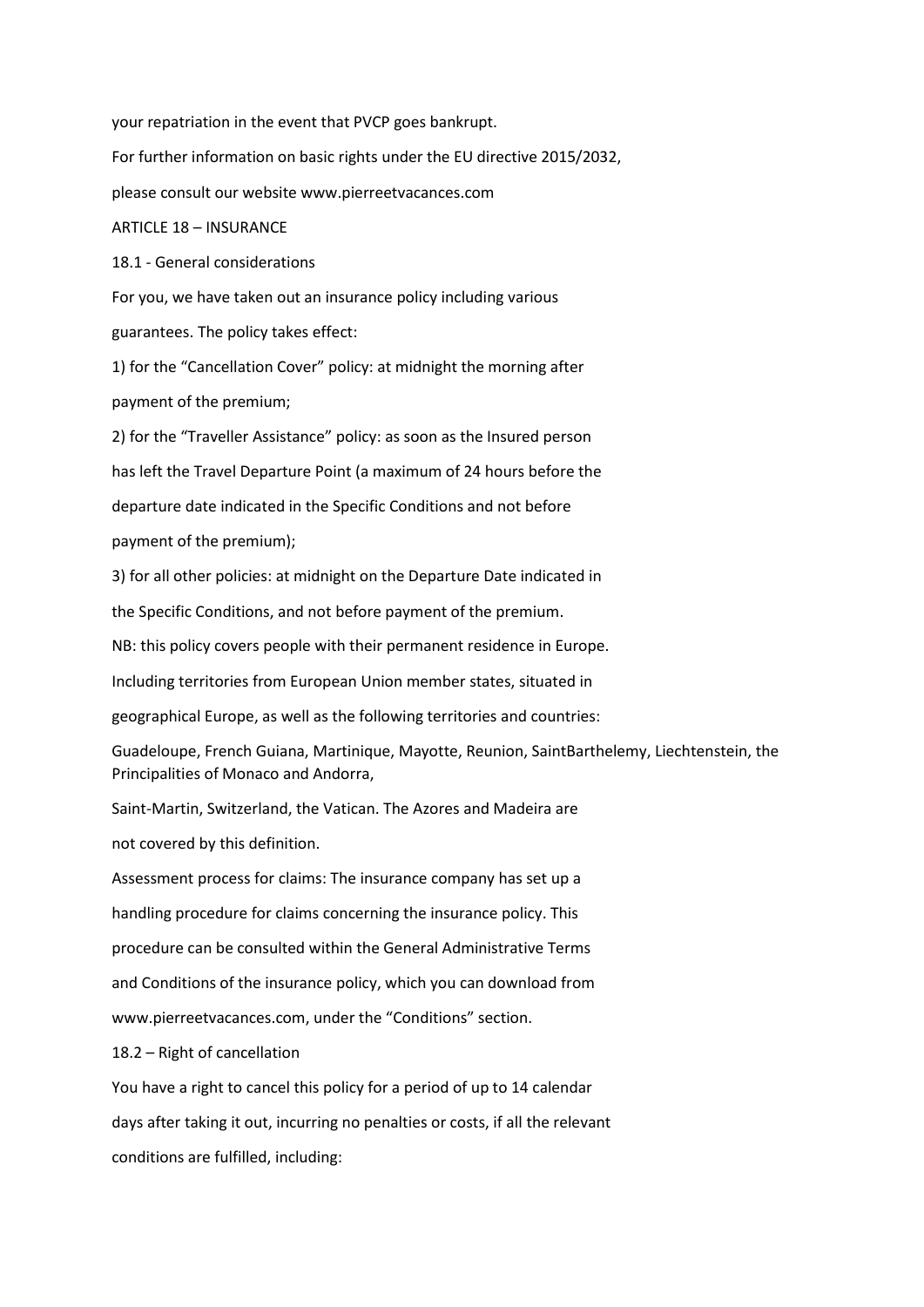1) You can prove that you are already insured against one of the risks covered by the new policy;

2) the policy you wish to cancel has not been fully implemented; 3) You have not made any claims for which this policy provides cover. In this case, you may exercise your right to cancel this policy by notifying us through our website http://www.pierreetvacances.com/help or by post to: Groupe Pierre & Vacances Center Parcs - Service Relation Client – Annulations, 11, rue de Cambrai - 75947 PARIS CEDEX 19 FRANCE. The date of cancellation is determined by the date of receipt of notification.

Requests will be considered by our insurer. If the terms are met, the insurer is bound to refund the premium paid within 30 days of cancellation. If you wish to cancel the policy, but do not meet all the terms, check the cancellation terms in your contract.

ARTICLE 19 – PERSONAL DATA

PV-CP DISTRIBUTION (PVCP) as the entity responsible for data handling, handles personal data for the set-up and execution of the contract or pre-contractual measures upon your request and for other purposes with the prior consent of the client, in view of the necessity to fulfil the legitimate interests of the entities concerned.

#### 1. Purposes

 $\mathbb{Z}$  (i) Within the context of executing the contract or of pre-contractual measures carried out upon request from the person concerned, this data is collected and handled for the purposes of managing your holiday (including booking operations, follow-up, payment, customer satisfaction assessment and information):

(ii) Within the framework of Client consent, the latter's personal data is collected and handled for the purposes of communicating information on our products, services and special offers, and participating in competitions from Pierre & Vacances Center Parcs Group brands. The following are considered to be Pierre &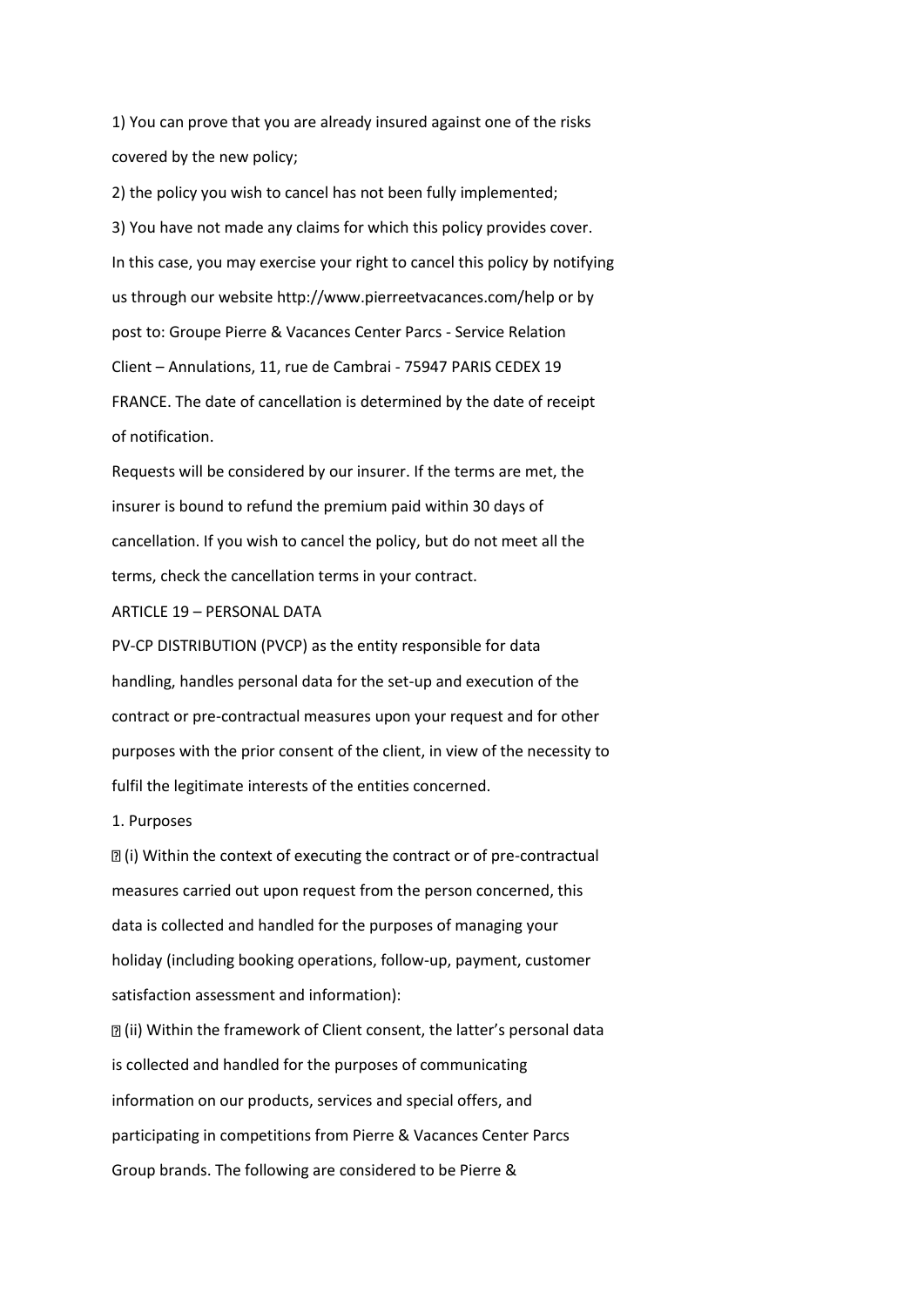Vacances Center Parcs Group brands: PIERRE & VACANCES, PIERRE & VACANCES PREMIUM, MAEVA, MAEVA.COM, LA FRANCE DU NORD AU SUD, LE SKI DU NORD AU SUD, APARTHOTEL ADAGIO, APARTHOTEL ADAGIO ACCESS, CENTER PARCS, SUNPARKS, PIERRE & VACANCES CONSEIL IMMOBILIER AND LES SENIORIALES. Data may also be transferred to partners. Mandatory information is indicated by an asterisk. The withdrawal of consent for its handling is

possible at any time.

# 2. Data handled

Information indicated as mandatory governs (i) the subscription and execution of the contract signed between the client and PVCP or (ii) the communication of personalised information in view of preparing a future contract. Optional information not communicated will not call into question the delivery of the services agreed or the response to requests for information, although it may limit the pertinence.

3. Recipients of data gathered

Data gathered is destined for PVCP, as the entity responsible for data handling, as well as the delivery of the subscribed service, and any potential subcontractor where necessary.

4. Transfer of data abroad

No transfer of data is operated outside the European Union unless legally required, or should the booking involve a destination located outside the European Union, in which case to the local entity of the Pierre & Vacances Center Parcs Group, or its partner, administrator of the destination site for the purposes of managing your holiday on location.

#### 5. Security

Pierre & Vacances Center Parcs Group entities and their subcontractors implement technical and organisational measures in order to ensure the security and the protection of data.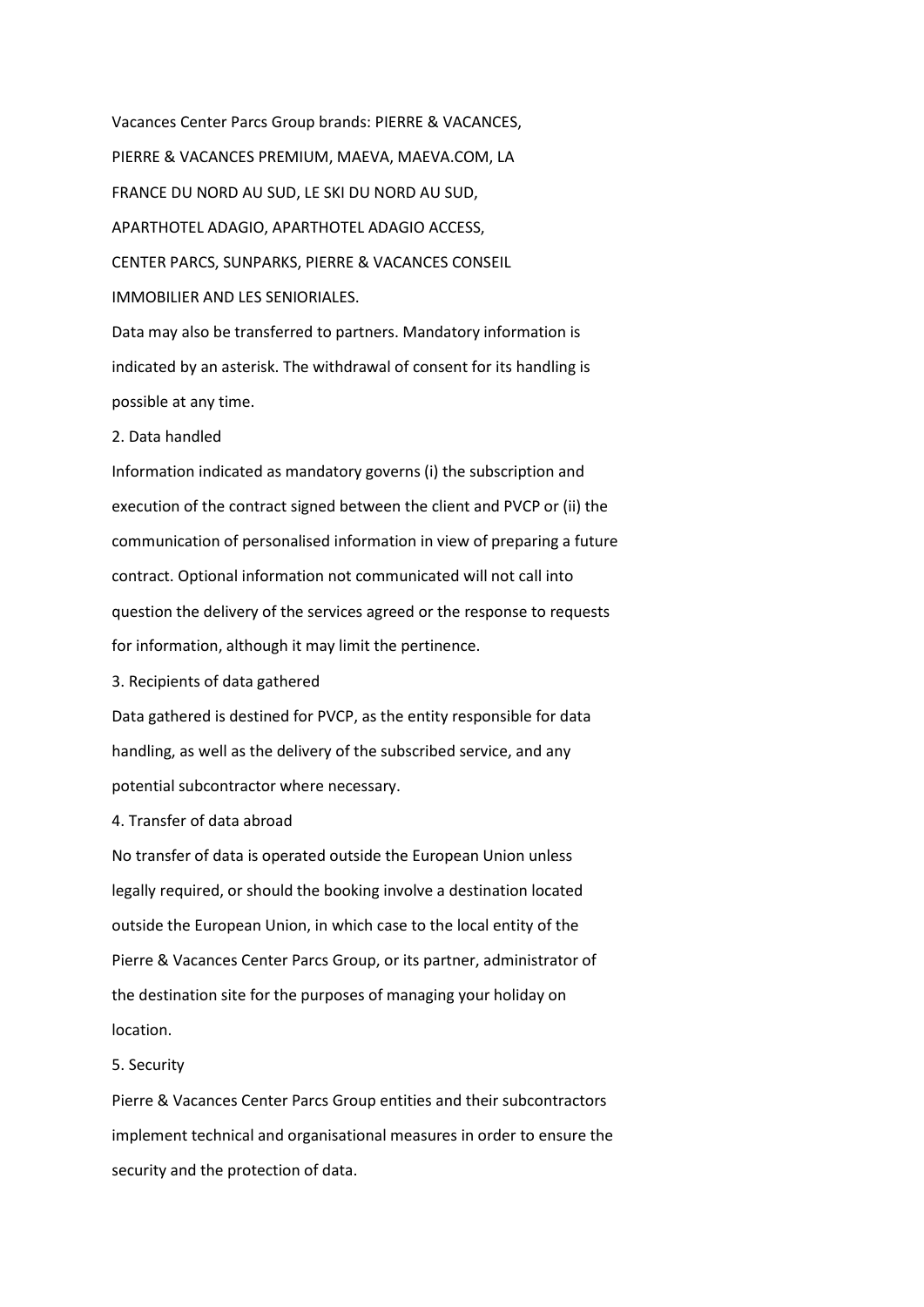#### 6. Retention period

The Pierre & Vacances Center Parcs Group entity/ies that handle(s) personal data conserve(s) it in a secure environment for the required duration for pre-contractual measures and the execution of the contract then store(s) it pursuant to the existing legal provisions. Data relative to prospection operations is deleted within the prescribed legal delays following execution of the service or the obtaining of your consent depending on the case.

further information concerning PVCP's data protection policy and the handling of your personal data, please consult our website www.pierreetvacances.com or request an electronic copy by e-mail

7. Individual rights

Individuals subject to the handling of their personal data have the right to:

- access their personal data;

- rectify or delete this data (right to be forgotten);

- restrict the handling this data or oppose its handling;

- exercise data portability;

- for personal reasons, oppose the handling of their data;

- withdraw consent for the use of optional data at any time;

- define the directives relative to the storage, deletion and

communication of their personal data after their death and

oppose telephone solicitation by signing up to the BLOCTEL

list;

- lodge a complaint with the CNIL or the Supervisory Authority of their place of residence.

You can make your request via the online section:

https://www.pierreetvacances.com/reclamation, or by sending a registered letter with acknowledgement of receipt to Groupe Pierre & Vacances Center Parcs - Service Relations Clientèle APS - 11, rue de Cambrai - 75947 Paris Cedex 19 - France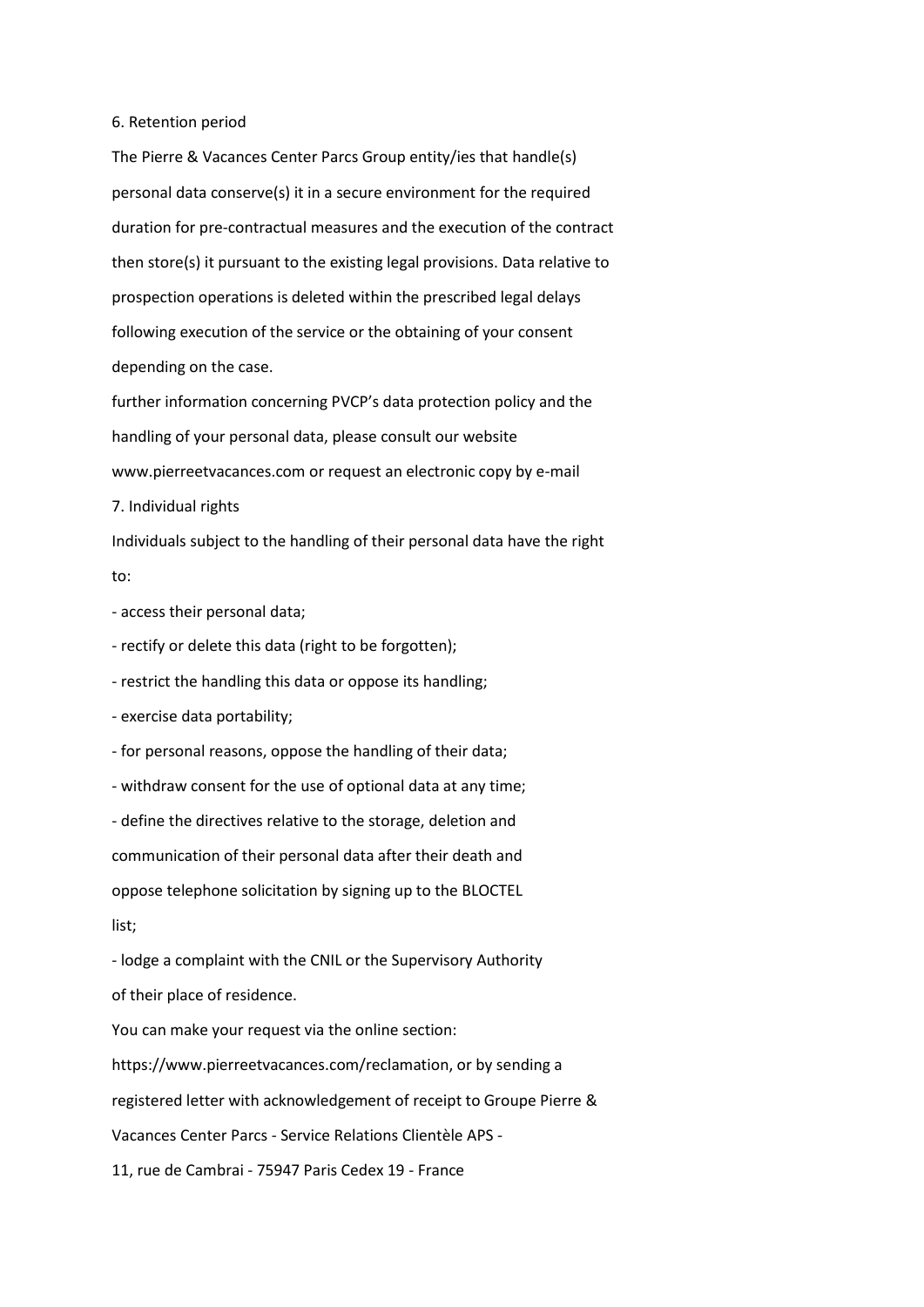For all requests, a valid proof of identity must be sent by post for security reasons as well as a copy of the communication received in order to facilitate the handling of your request. further information concerning PVCP's data protection policy and the handling of your personal data, please consult our website www.pierreetvacances.com or request an electronic copy by e-mail

### ARTICLE 20

In order to improve the quality of our services, please note that your telephone calls with our employees may be recorded.

PV-CP Distribution – Limited Company with capital of €6,055,935 – Registered Office: L'Artois - Espace Pont de Flandre - 11, rue de Cambrai - 75947 PARIS CEDEX 19 - 314 283 326 R.C.S. PARIS – (Business Identification) SIRET 314 283 326 00093 APE 7912 Z – Registered as a travel and holiday provider - IM075110024 – Intracommunity VAT number: FR 96 314 283 326; Professional Civil Liability: RSA, Immeuble PACIFIC, 11-13 Cours Valmy – 92977 PARIS LA DEFENSE Financial guarantee: APST Association Professionnelle de Solidarité du Tourisme – 15, AVENUE CARNOT – 75017 PARISFRANCE On behalf of the operators of Groupe Pierre et Vacances Center Parcs Residence and Hotel operators, PV-CP Distribution is responsible for allocating holidays, managing and monitoring bookings (excluding transport services, insurance and administration fees or the sale of package deals under its own name). Operating companies: ADAGIO S.A.S (503 938 110 RCS PARIS), PIERRE & VACANCES ITALIA S.R.L (1014782 – Rome), PV-CP CITY (513 635 987 RCS PARIS), PV RESIDENCES & RESORTS FRANCE (508 321 155 RCS PARIS), SNC DOMAINE DU LAC DE L'AILETTE (450 540 695 RCS PARIS), CENTER PARCS RESORTS FRANCE (508 321 213 RCS PARIS), SOCIETE D'EXPLOITATION TOURISTIQUE PIERRE & VACANCES GUADELOUPE (478 890 890 RCS PARIS), SOCIETE D'EXPLOITATION TOURISTIQUE PIERRE & VACANCES